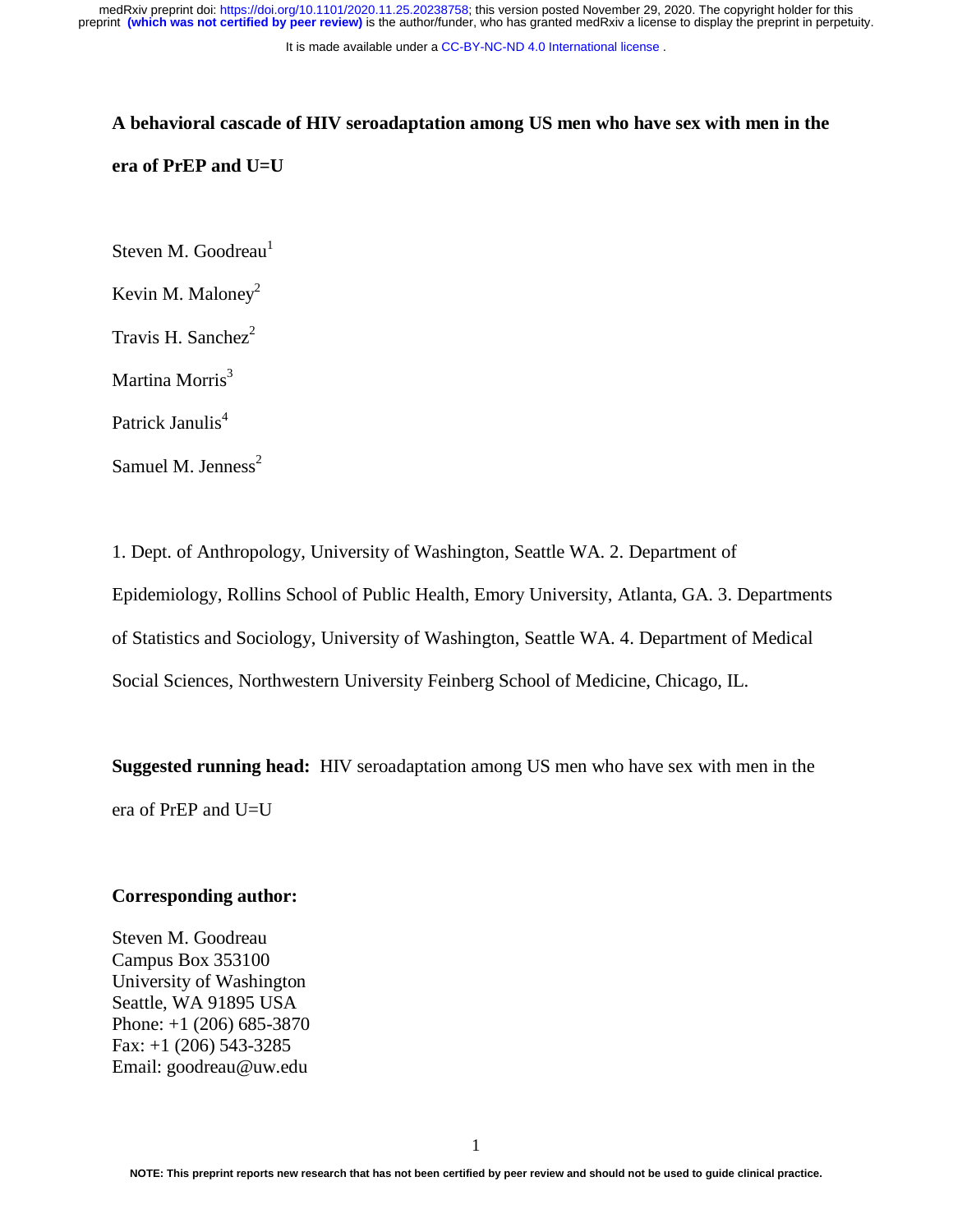It is made available under a [CC-BY-NC-ND 4.0 International license](http://creativecommons.org/licenses/by-nc-nd/4.0/) .

## **ABSTRACT**

Seroadaptive behaviors help to reduce HIV risk for some men who have sex with men (MSM), and have been well documented in a range of MSM populations. Advancements in biomedical prevention have changed the contexts in which seroadaptive behaviors occur. We thus sought to estimate and compare the prevalence of four stages of the "seroadaptive cascade" in the recent era: knowledge of own serostatus, knowledge of partner serostatus; serosorting (matching by status), and condomless anal intercourse. Serosorting overall appeared to remain common, especially with casual and one-time partners. Although PrEP use did not impact status discussion, it did impact serosorting and the likelihood of having condomless anal intercourse. For respondents not diagnosed with HIV and not on PrEP, condomless anal intercourse occurred in just over half of relationships with partners who were not on treatment. Biomedical prevention has intertwined with rather than supplanted seroadaptive behaviors, while contexts involving neither persist.

Key words: HIV-1; men who have sex with men; seroadaptive behaviors; pre-exposure prophylaxis (PrEP); condom use; treatment as prevention (TasP)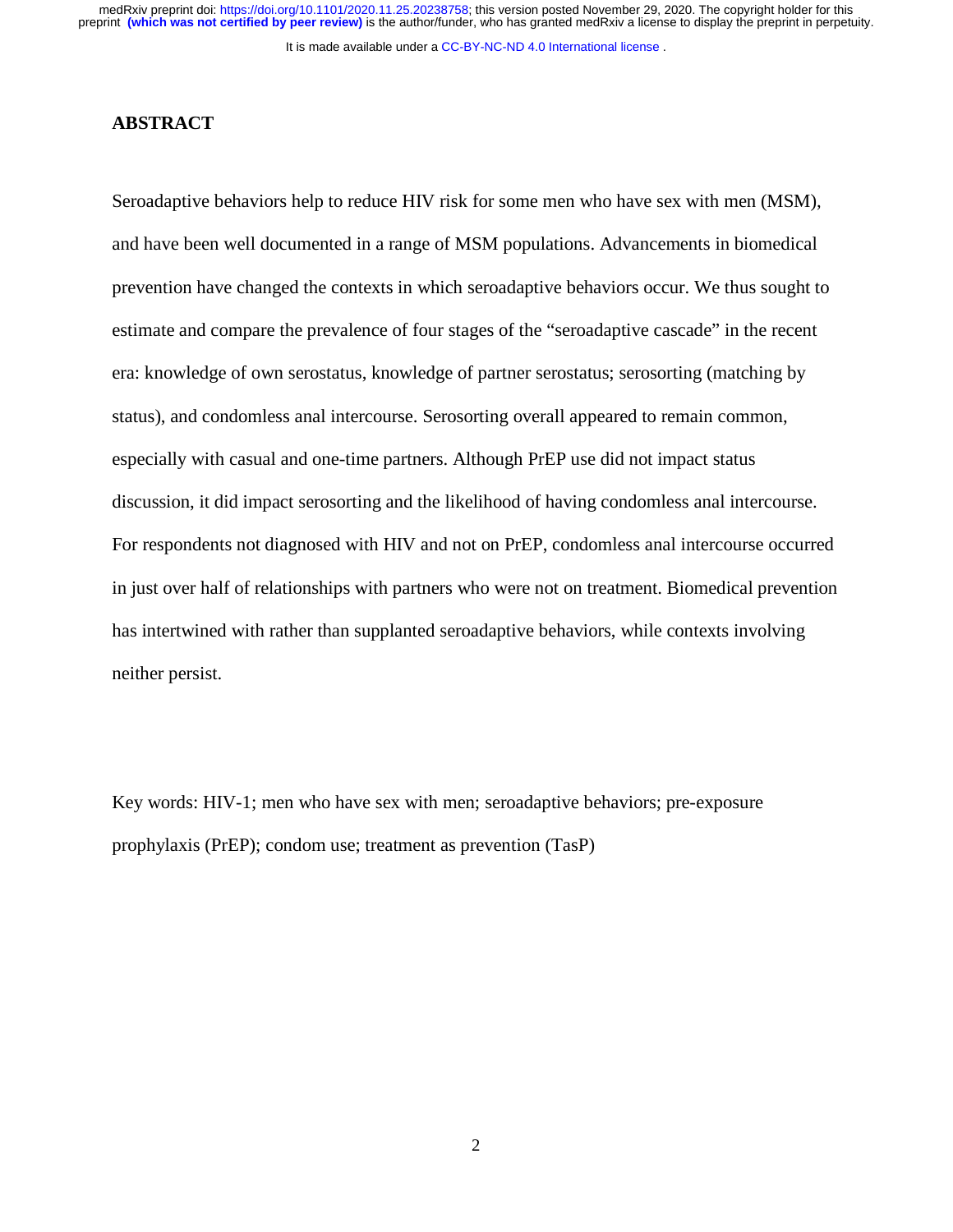It is made available under a [CC-BY-NC-ND 4.0 International license](http://creativecommons.org/licenses/by-nc-nd/4.0/) .

#### **INTRODUCTION**

Seroadaptive behaviors represent a longstanding HIV risk reduction strategy practiced by men who have sex with men (MSM) [1-25]. While selection of sexual partners by serostatus ("serosorting") is most commonly discussed, seroadaptive behaviors include multiple other types of serostatus-based decisions, e.g. selection of sexual acts (e.g. oral vs. anal), selection of sexual role ("seropositioning", i.e. insertive vs receptive), and decisions around condom use. Akin to HIV care, these can be framed as a "seroadaptive cascade" (**Figure 1**). While seroadaptive behaviors alone are clearly an imperfect strategy for preventing HIV acquisition [26-28], some MSM are more successful in adhering to them than to condom use [29], the latter of which has long been on the decline among MSM overall [15,30]. Two meta-analyses [31,32] found that men practicing serosorting have lower HIV incidence than those who practice condomless anal intercourse (CLAI) without regard to partner status. This confirms that serosorting, and perhaps other seroadaptive behaviors, play an important role towards HIV harm reduction among MSM.

Recent developments in biomedical HIV prevention have fundamentally changed the prevention landscape, and thus the contexts shaping the adoption of seroadaptive behaviors. Both preexposure prophylaxis (PrEP) and treatment as prevention (TasP, known commonly as "undetectable = untransmittable", or "U=U") work to prevent the spread of HIV through the actions of a single individual. That is, a man taking PrEP as recommended might presume that he has high, consistent protection from HIV acquisition, regardless of his partner's status. A similar situation holds for a man with HIV who is adherent to ART and has exhibited durable HIV viral load suppression, with respect to transmission. This may lead to men in either group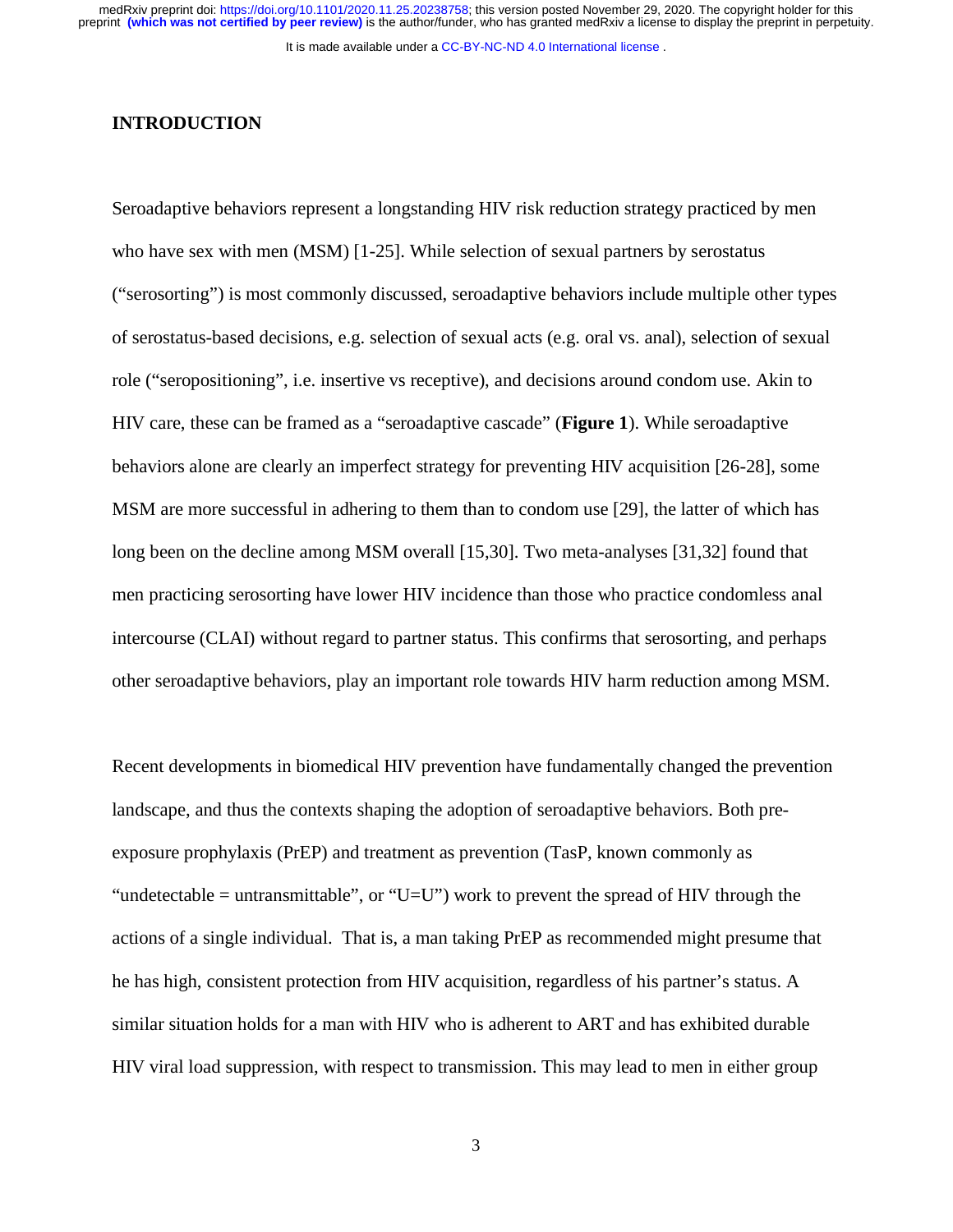It is made available under a [CC-BY-NC-ND 4.0 International license](http://creativecommons.org/licenses/by-nc-nd/4.0/) .

deciding that they need not engage in explicit discussion of HIV status, nor adapt behavior based on perceived status concordance or discordance. We might thus imagine that these biomedical tools have influenced seroadaptive behaviors for these men, and possibly even for men who are HIV-negative and not on PrEP as well through broader changes in safer-sex norms. Seroadaptation appears to have declined overall as PrEP has expanded in San Francisco [33], and subsequent analyses that compared men on PrEP to those off have found some evidence for lower levels of seroadaptive behaviors among the former [34,35].

In practice, not all men on PrEP or ART maintain perfect adherence [36-38] or full selfawareness of their adherence level [39,40], and cases of acquisition by those adherent to PrEP, although rare, do exist [41]. Since individuals may vary in their conceptualizations of risk and the confidence they place in any individual strategy, some proportion may continue to engage in seroadaptive behaviors in conjunction with biomedical strategies. These types of decisions likely play out differently by type of relationships (e.g. main, casual, or one-time) [23], given differences in level of trust around accurate disclosure [42,43], or in trade-offs between prevention and intimacy [44,45]. Given all of the considerations, detailed assessments of current seroadaptive behaviors for MSM across serostatuses or biomedical prevention engagement in multiple settings can provide insight about the current contexts for continued potential HIV transmissions.

Measuring seroadaptive behaviors is complicated by multiple factors. For one, observed behavioral patterns may emerge from other causes besides explicit intentionality [3,19,29,46]. For instance, a preponderance of seroconcordant partners could stem from assortative mixing not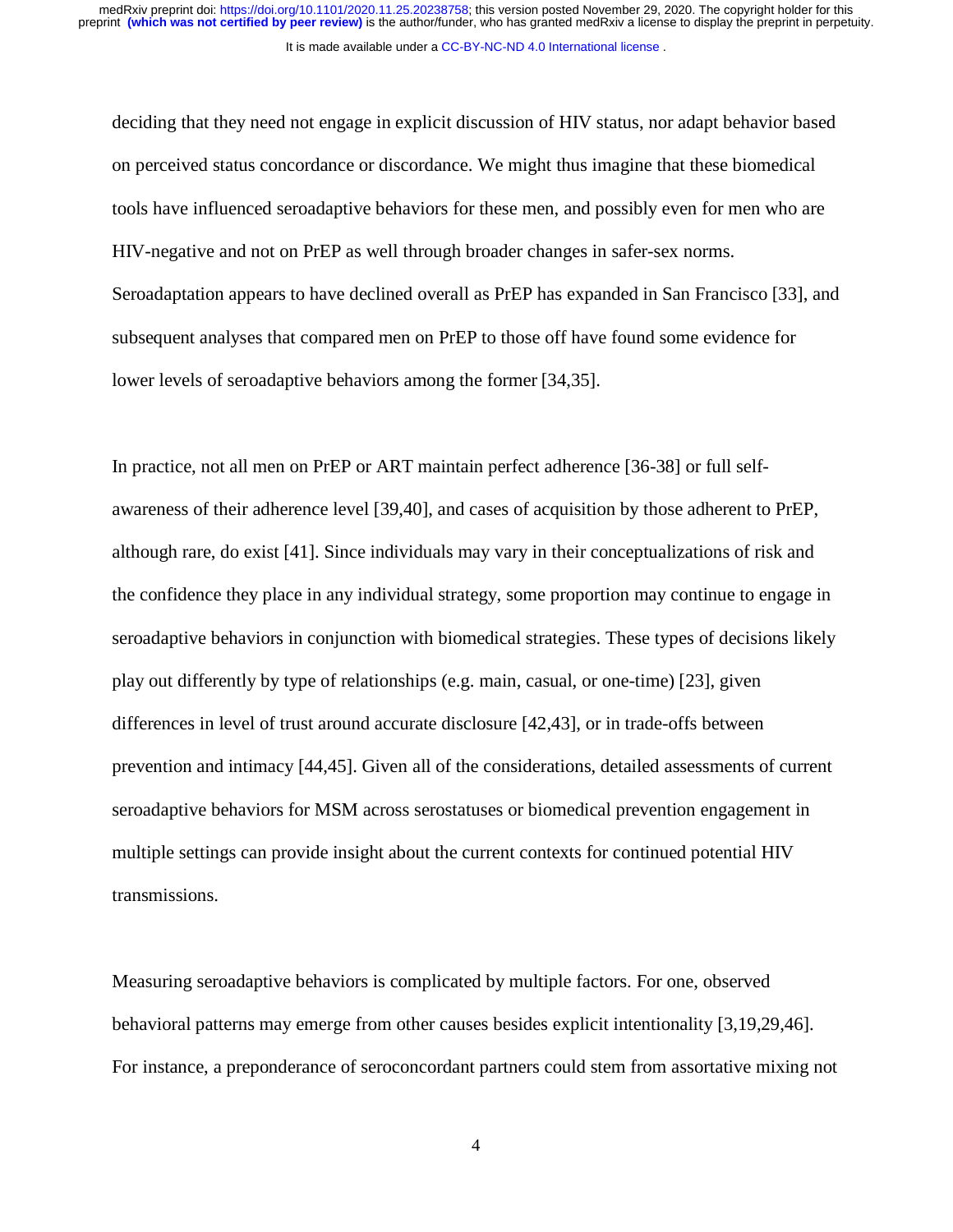It is made available under a [CC-BY-NC-ND 4.0 International license](http://creativecommons.org/licenses/by-nc-nd/4.0/) .

on serostatus but on attributes that correlate with it, such as age and race/ethnicity; however, some of the effects on epidemiology may be similar regardless of the actual drivers of partner selection. Another issue is endogenous transmission—i.e. that partners match in HIV status not because of selection but because initially serodiscordant relationships transition to seroconcordant-positive via transmission within the relationship. Finally, knowledge of both self and partner serostatus is generally imperfect and time-varying (until someone is diagnosed with HIV and discloses this). Nevertheless, when considering how knowledge of status impacts behavior, that knowledge itself is a relevant measure, regardless of whether it matches true serostatus.

In this paper, we measure the state of seroadaptive behaviors among MSM during the era of PrEP and U=U. We interrogate four steps in the seroadaptive cascade: HIV testing, disclosure, partner selection, and sexual act/condom use selection. When appropriate, we disaggregate HIVnegative respondents by PrEP status. Our primary hypothesis is that men on PrEP will exhibit less seroadaptation than men who are HIV-negative but not on PrEP. We predict that men who report not knowing their own HIV status will exhibit the lowest levels of seroadaptation. Predicting the relative levels of seroadaptivity between men on PrEP and those with HIV is less straightforward. Regardless, we hypothesize that for all groups, both knowledge of and concordance in serostatus will be highest in more long-term relationships. By considering each stage and the relational types in which they occur, we aim for our work to provide the evidence needed to parametrize further quantitative analyses, such as mathematical modeling or the development of individual or relational risk scores, that can help to assess and thus intervene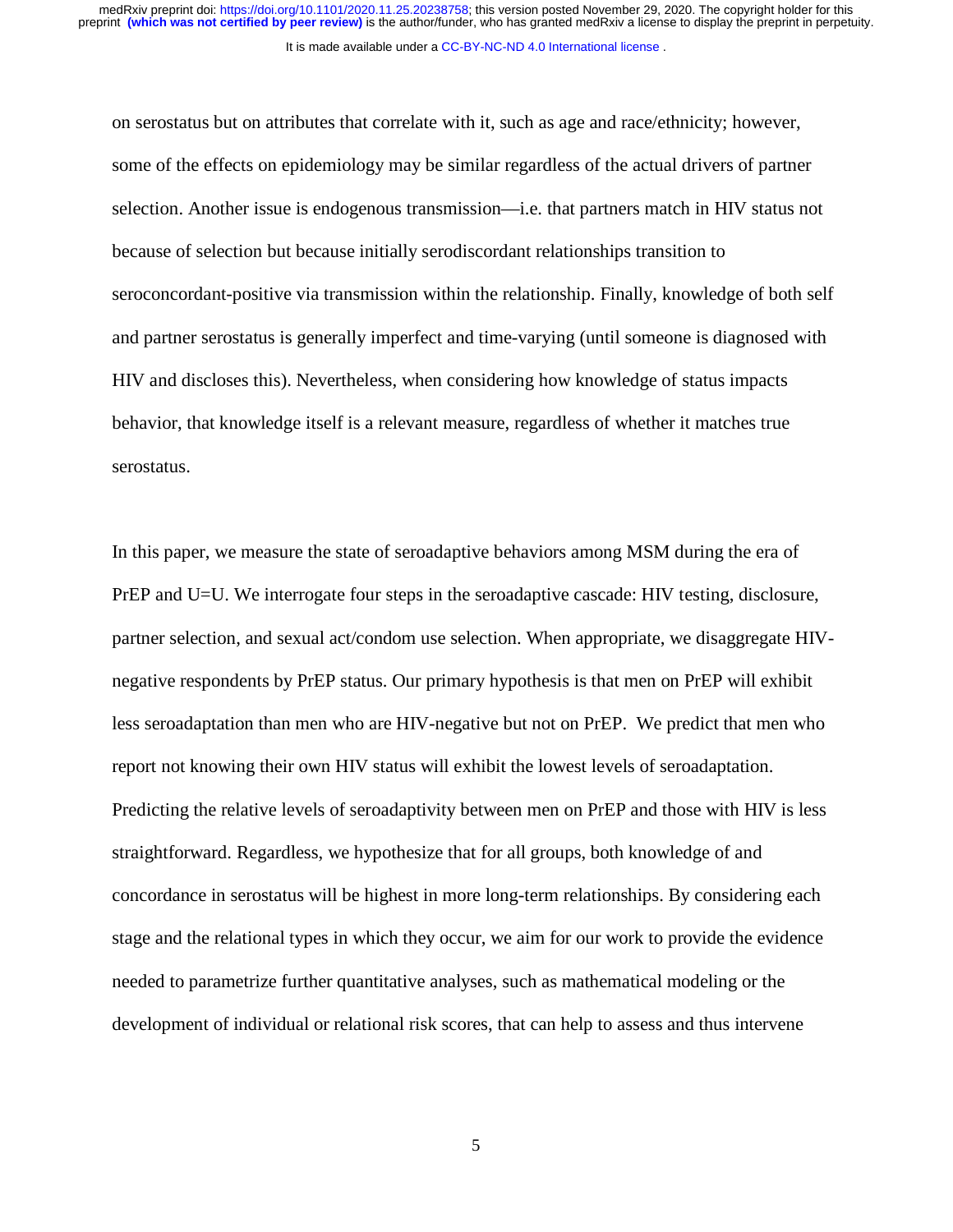It is made available under a [CC-BY-NC-ND 4.0 International license](http://creativecommons.org/licenses/by-nc-nd/4.0/) .

upon the contexts in which probable transmission events continue to occur in the biomedical prevention era.

## **METHODS**

We used data from the ARTnet study, a web-based sexual network survey of MSM conducted in conjunction with the long-standing American Men's Internet Survey (AMIS) in two waves (Jul. 2017–Feb. 2018 and Sep. 2018–Jan. 2019). Detailed methods are published for both ARTnet [47] and AMIS [48-51]. Recruitment for AMIS occurred through banner ads on websites and social network applications popular with MSM. Respondents who completed AMIS were requested to participate in ARTnet, which included additional questions on sexual networks and behaviors with male partners. Eligibility criteria for ARTnet included being aged 15–65, assigned male sex at birth, having cisgender male identity, and having any lifetime sexual activity with another man.

Most of our outcomes of interest used relationships as the unit of analysis. Respondents were asked summary questions about their relationship history and detailed questions about their most recent male partners (up to 5) within the last year. Relationships were categorized into three types: main ("someone that you feel committed to above all others, someone you might call your boyfriend, significant other, life partner or husband"), casual (anyone else a respondent has had sex with more than once); and one-time.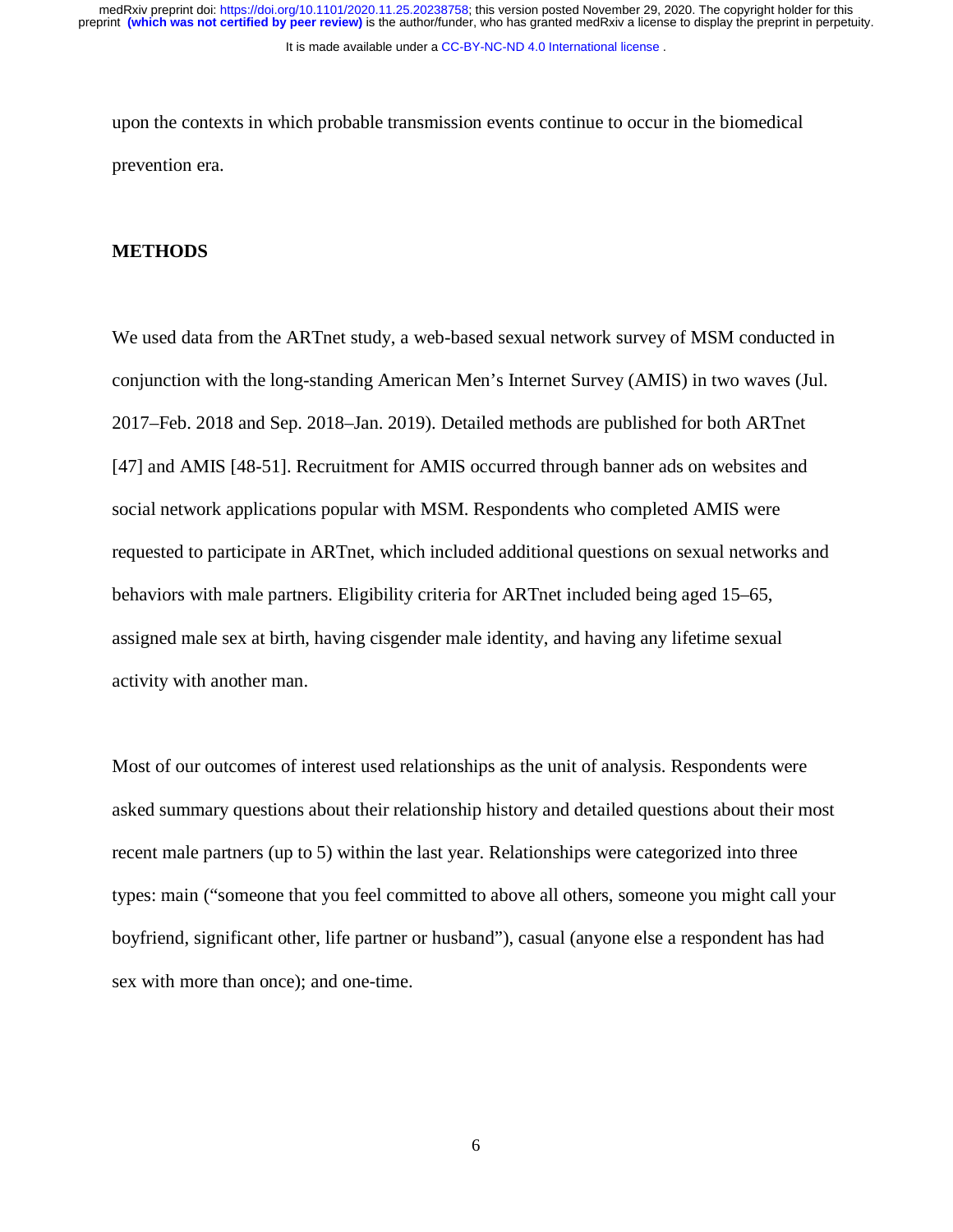It is made available under a [CC-BY-NC-ND 4.0 International license](http://creativecommons.org/licenses/by-nc-nd/4.0/) .

Respondents were categorized by self-reported knowledge of HIV status: *HIV-positive* (those who had ever had a positive HIV test); *HIV-negative* (those who had tested but never with a positive result); and *HIV-unknown* (those who had never tested, never received their results, or reported not knowing their results). Partners were similarly categorized by the respondent's reported knowledge of their serostatus; here, HIV-unknown included cases where respondent said their partner had never been tested, their partner did not know his status, or that they did not know their partner's status.

Respondent's PrEP use was categorized on a per-partnership basis, i.e. whether they were taking PrEP during none, some, or all of the relationship. For behaviors by PrEP use, we compared cases with PrEP use during all or none of the relationship, since with partial PrEP use we cannot tell which behaviors occurred during the period with and without PrEP. To determine the impact of this decision, we repeated the relevant analysis as any PrEP versus no PrEP during the relationship (see online Supplement). Partner PrEP and ART use were measured similarly, with our analyses also comparing use during all or none of the relationship.

We considered four steps of the seroadaptive cascade (**Figure 1**): knowledge of own status (Step 1), knowledge of partner's status (Step 2), serosorting (Step 3), and selection of sexual acts (CLAI vs others; Step 4). We did not address seropositioning, as previous work found that this was much less common than other seroadaptive behaviors using either behavioral or intentionality definitions, and also had low consistency between those definitions [46].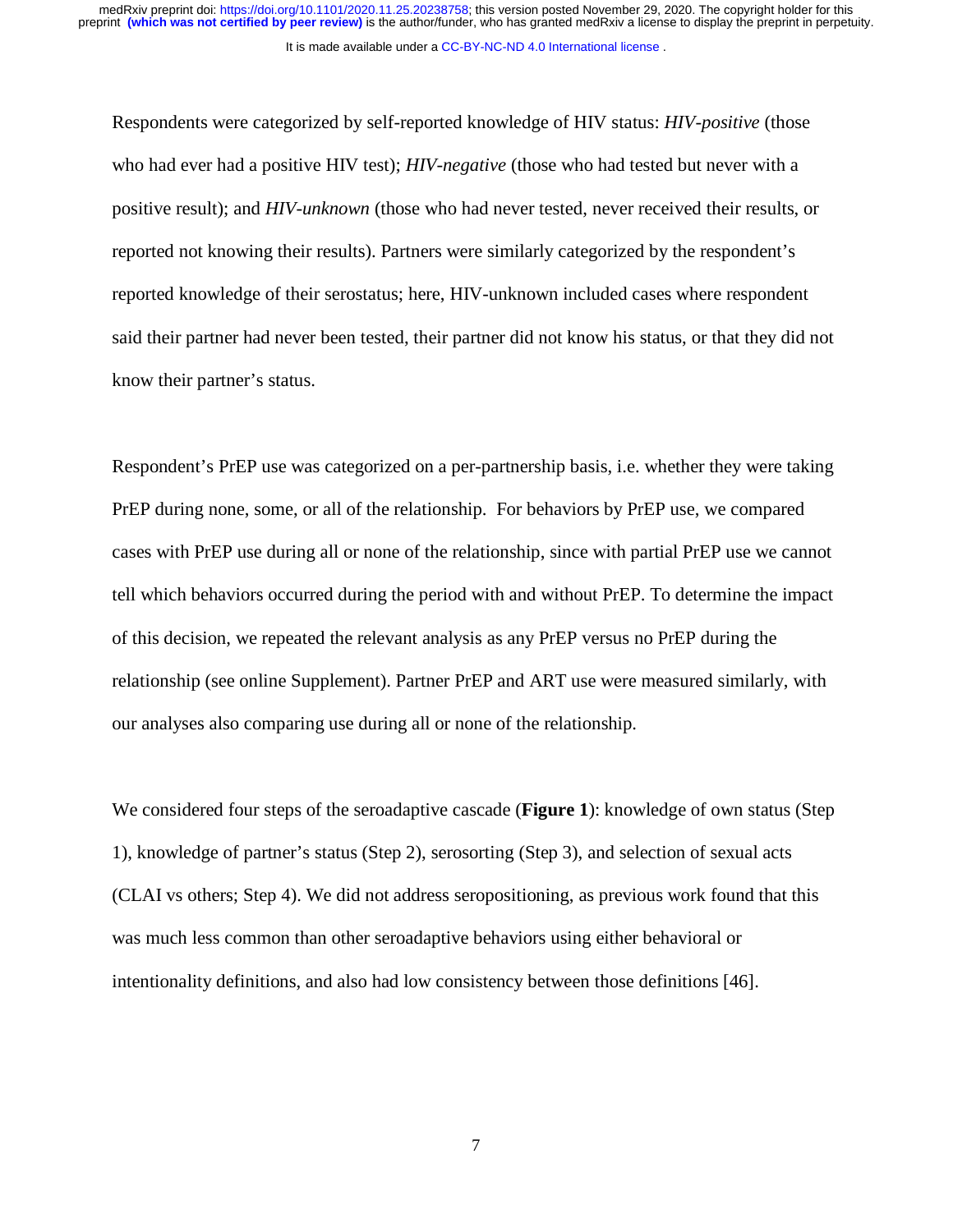At all cascade steps, we present our results in terms of the prevalence of each examined behavior by sub-group. This satisfies one of our goals: to provide a rich set of parameters for those modeling bio-behavioral prevention strategies among MSM in the presence of both PrEP and viral suppression. We then present tests of our hypotheses using exact binomial tests to calculate 95% confidence intervals on estimates with a binary outcome, and Fisher's exact tests to compare estimates across groups.

#### **RESULTS**

Our inclusion criteria from the broader ARTnet study yielded 4,512 respondents, reporting on 13,800 relationships, or 3.1 relationships per respondent. These were slightly reduced relative to previous published analyses, since we excluded 392 respondents not asked about PrEP use early in the first wave. **Table 1** lists descriptive statistics for the samples of both respondents and relationships. Overall, 9.5% reported being diagnosed with HIV. One-time contacts represented just over half of reported relationships; main and casual relationships, with their longer durations, still reflected most of the relationship time and sexual acts. There were large numbers of relationships in which the respondent reported being HIV-negative and on PrEP ( $n=2,239$ ) or HIV-negative and not on PrEP  $(n=7,937)$  throughout the relationship. However, the relationships reported by men diagnosed with HIV mostly comprised cases where they were on ART throughout  $(n=1,126)$  with very few cases of no ART use  $(n=69)$ . We thus did not disaggregate any analyses of behaviors of HIV-positive respondents by own suppression status.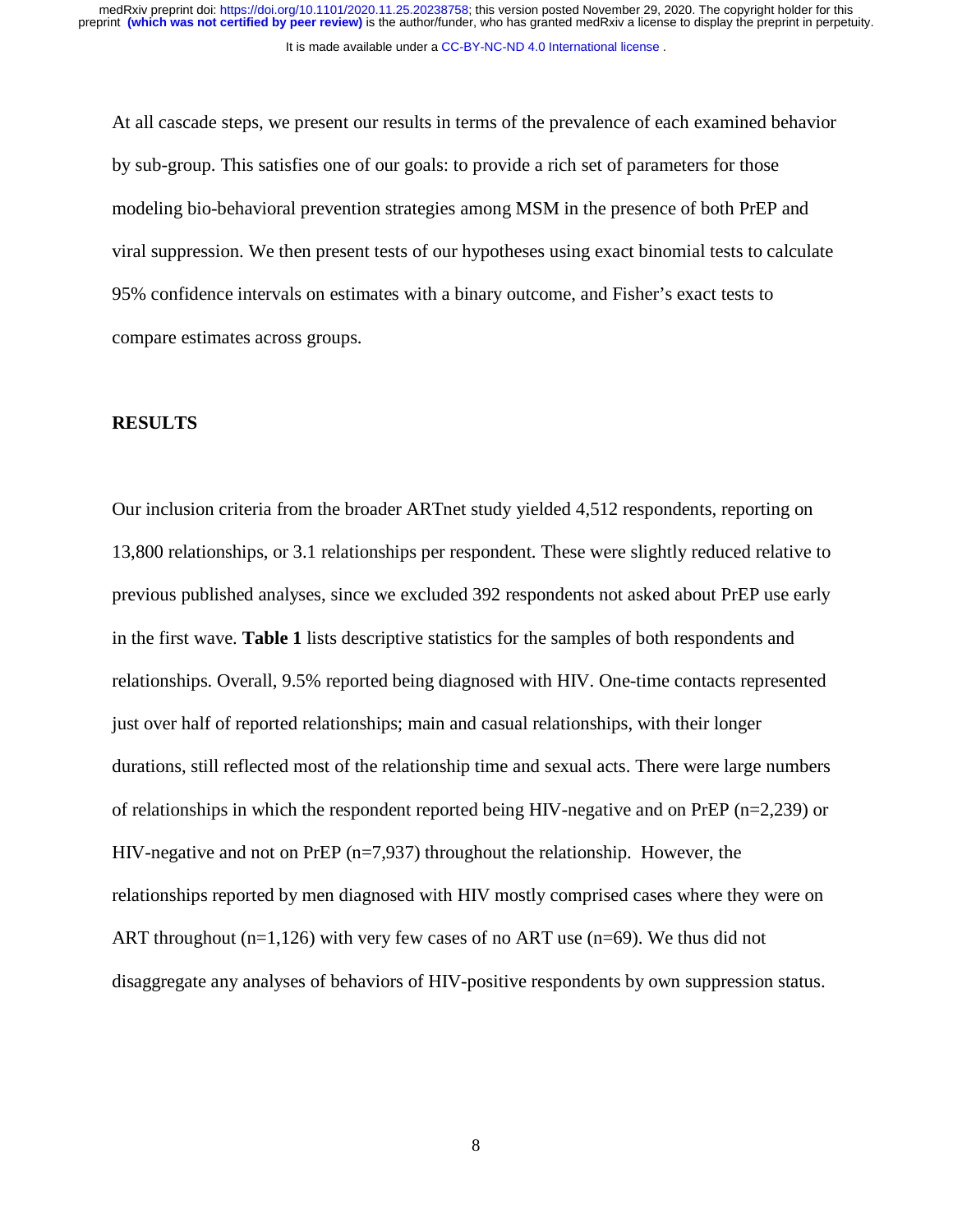It is made available under a [CC-BY-NC-ND 4.0 International license](http://creativecommons.org/licenses/by-nc-nd/4.0/) .

*Step 1***. Figure 2** shows multiple measures for respondents' awareness of their own status. The proportion of respondents who reported ever having an HIV test rose rapidly from less than one in five in the mid-teens to near-universality around age 30, at which point it asymptoted with strong consistency across ages. Including all ages, the proportion with a test ever was 84.0%, but including only respondents 25+ raises this to 92.9%, or for 30+ to 94.4%. Testing in the last two years followed the same pattern at young ages—when nearly all testing would be recent—but diverged in the mid-20s, and experienced absolute decline beginning around age 30. This trend was presumably driven in part by the increasing number of men who have tested positive by age, and thus do not require additional testing; this sub-group rose steadily with age until about 50, above which 19.9% of respondents reported having an HIV diagnosis. To determine the extent of this effect, we also plotted the proportion of men having a test in the last 2 years only among those who had never tested HIV-positive. This proportion suggests three rough phases in testing across the lifecourse for MSM who remain HIV-negative: one up through the mid-20s when testing is ramping up; one from then until near age 50 when testing is roughly stable, and one from age 50 when testing is in decline. Within the middle group, 82.7% had tested in the last two years. Collectively, these findings emphasize that, in subsequent analyses, respondents of "unknown" status largely reflect younger MSM, while those of positive status disproportionately reflect older men.

*Step 2*. **Figure 3a** depicts the proportion of partners for whom the respondent claims knowledge of their partner's serostatus, regardless of what that status was. Results are divided by respondent serostatus, PrEP status for negative respondents, and relational type. Overall, respondents reported knowing partner status in 68.3% of relationships. As hypothesized, the likelihood of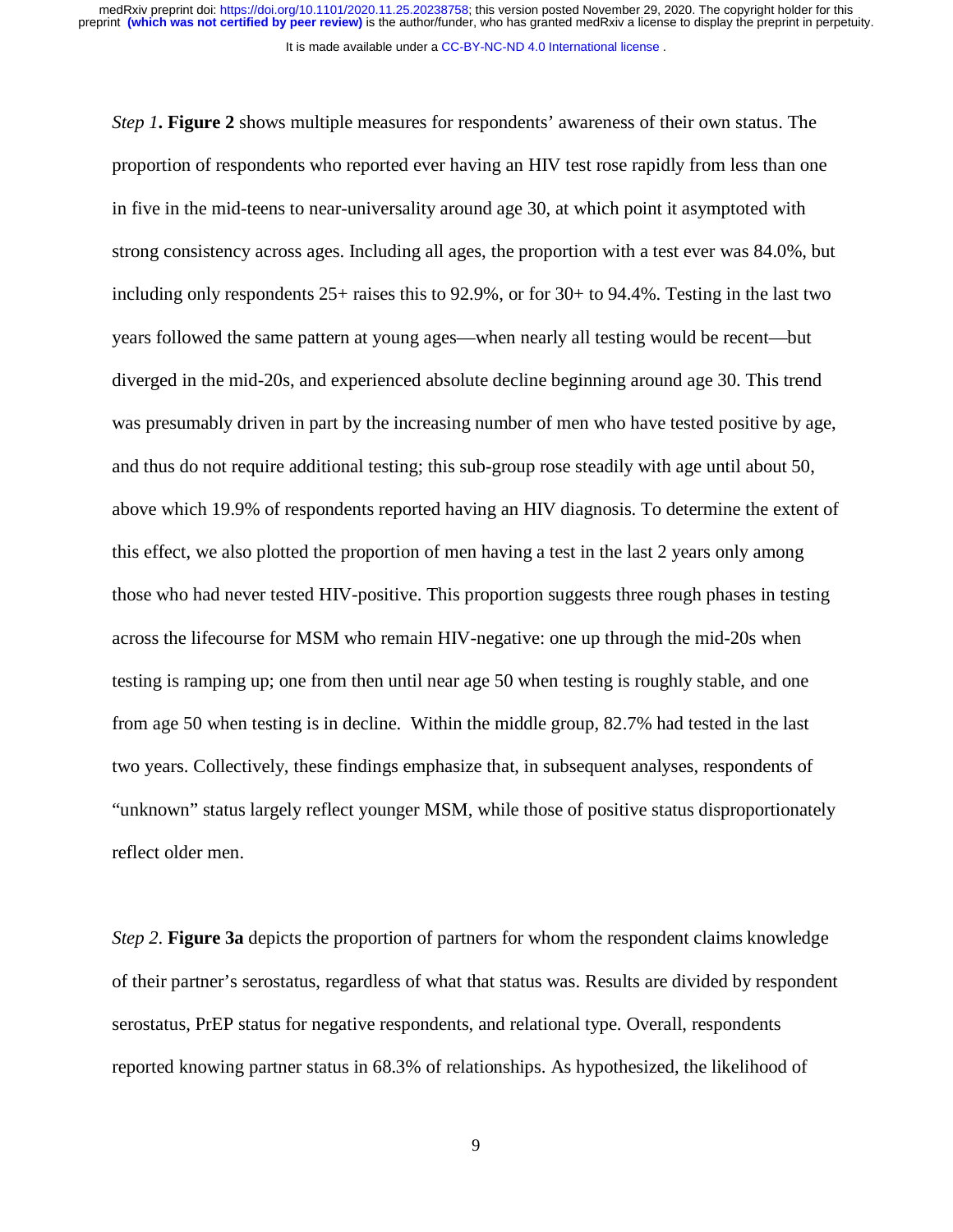It is made available under a [CC-BY-NC-ND 4.0 International license](http://creativecommons.org/licenses/by-nc-nd/4.0/) .

knowing a partner's status declined with less committed relationship types, regardless of respondents' serostatus or PrEP status (Fisher's exact test,  $p < 1e-7$  in all cases). We further hypothesized that negative men on PrEP would report lower status communication than negative men not on PrEP for a given relational type, especially for non-main relationships; however, we did not find evidence for a significance difference between these two populations (one-tailed Fisher's exact test, p > 0.75 for each relational type). Men on PrEP were more likely to know partner status than HIV-positive men were for casual and one-time partners, but not for main partners. Men who did not know their own HIV status reported the least knowledge of partner status overall; however, we note that even these men reported knowing their one-time partners' status fully half of the time. Redoing this comparison between relationships during which the respondent was never on PrEP versus ever (as opposed to always) on PrEP yielded qualitatively similar findings (Figure S1).

*Step 3.* The largest distinction in partner serostatus (conditional on the respondent reporting it as known) lay in the considerably higher proportion of HIV-positive partners for HIV-positive respondents over any other type of respondent, for all three partner types (**Figure 3b**), consistent with serosorting. As predicted, HIV-negative men on PrEP reported a higher proportion of known HIV-positive partners than did negative men not on PrEP ( $RR = 2.7$  overall). This association between respondent PrEP status and partner HIV status was particularly strong for main partners, with a RR of 4.2, compared to 2.9 for casual and 2.3 for one-time; however, all three were significant relative to the null of no difference by PrEP status (Fisher one-tailed exact tests, p<1e-5 for all relationship types). Men on PrEP were the only population to show a significant difference in their proportion of HIV-positive partners across partner type (Fisher's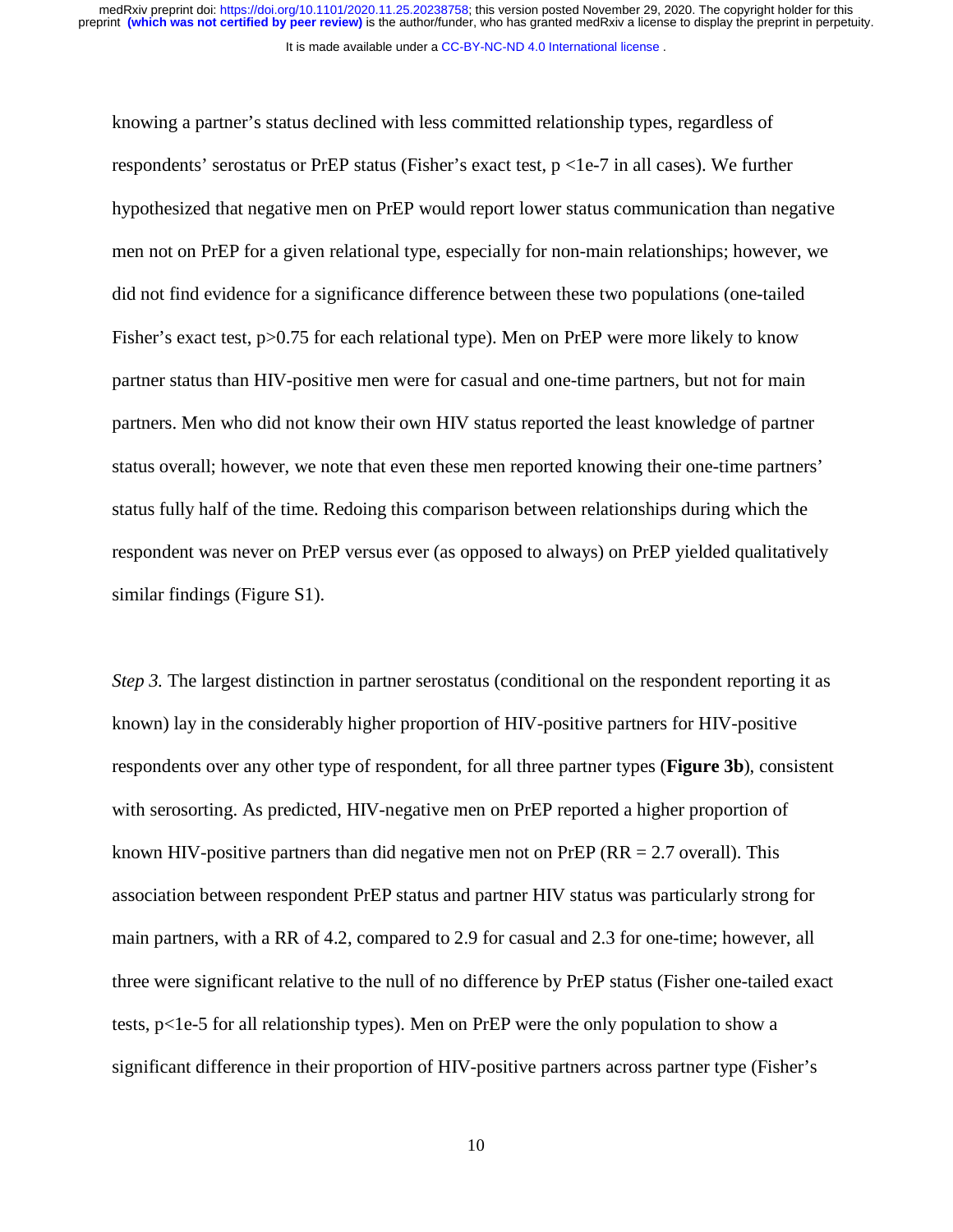It is made available under a [CC-BY-NC-ND 4.0 International license](http://creativecommons.org/licenses/by-nc-nd/4.0/) .

exact test, p=3e-4). Those who reported not knowing their HIV status had responses most similar to HIV-negative men not on PrEP. Again, reanalysis to include PrEP use at any point in the relationship did not change the qualitative results (Figure S1).

*Step 4*. For act type and condom use behaviors, we focused on disaggregating by partner status rather than partner type, as the former is fundamental to the transmission potential associated with each behavior (**Figure 4**). HIV-negative respondents on PrEP had higher proportions of relationships with any CLAI than did HIV-negative respondents not on PrEP, for all partner serostatuses (one-tailed Fisher's exact test,  $p<1e-6$  in all cases). Indeed, the numbers for respondents on PrEP were similar to those of HIV-positive men (p>0.30 in all cases). Again, responses for unknown-status respondents were most similar to those for HIV-negative men not on PrEP.

We note a consistent trend that we did not predict; for all types of respondents, regardless of status or PrEP use, CLAI was most likely to occur with known HIV-positive partners. Of course, the implications for this differ for HIV-positive versus HIV-negative men on or off PrEP. More than half of the relationships between HIV-negative respondents not on PrEP and their HIV-positive partners involved some CLAI, and the same was true for serostatus-unknown respondents. Since these types of relationships may entail the greatest transmission opportunity, we further disaggregated them by the respondent's report of their HIV-positive partner's use of ART. We did not see a significant difference among HIV-negative respondents not on PrEP in the probability of CLAI with HIV-positive partners on ART (56.5%, 95% CI = 47.0%–65.7%, n=115) versus off ART (53.1%, 95% CI = 38.3%–67.5%, n=49). We considered the same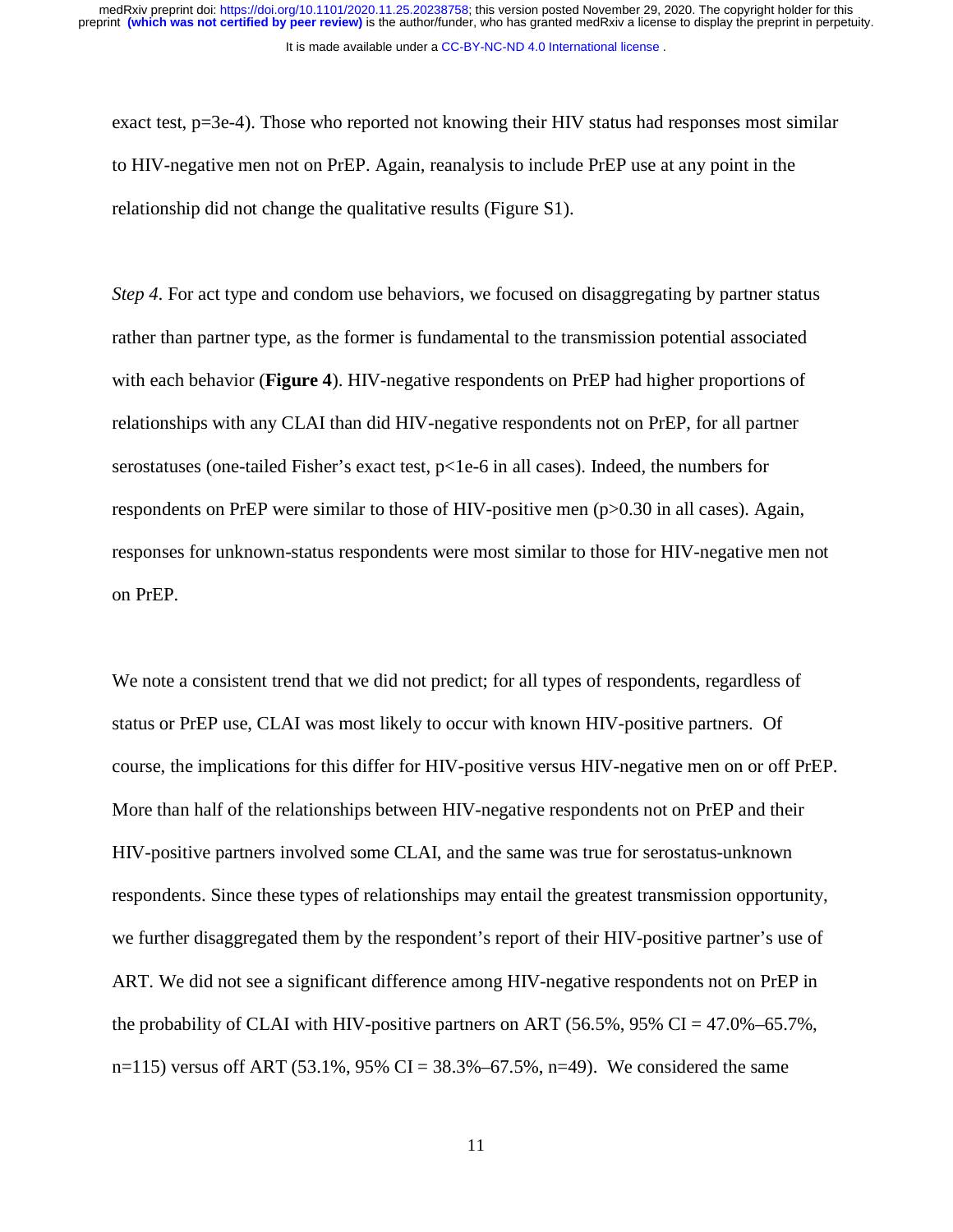It is made available under a [CC-BY-NC-ND 4.0 International license](http://creativecommons.org/licenses/by-nc-nd/4.0/) .

metrics for respondents on PrEP and also saw no significant difference (partners on ART: 80.0%, 95% CI = 71.3%–87.0%, n=110; partners off ART, 90.0%, 95% CI = 68.3%–98.8%, n=20). One potential reason for the relatively high likelihood of CLAI with HIV-positive partners by all respondent types might be that they are more likely to be main partners than those of HIVnegative or HIV-unknown status, as seen in Figure 3. Table S1 (online supplement) reveals that, for each type of respondent (HIV-negative on and off PrEP, HIV-positive), CLAI is more likely with an HIV-positive main partner than HIV-positive one-time partner; however, the values for HIV-positive casual partners are similar those for main partners for each group of respondents.

#### **DISCUSSION**

In this study, we investigated four steps of the seroadaptive cascade in the era of biomedical prevention, comparing behaviors variously by serostatus knowledge, biomedical prevention use, and partnership type. We found that PrEP use does not have a discernible impact on status discussion, but does impact partner selection and the likelihood of having condomless anal intercourse. All groups of respondents were most likely to have CLAI with partners diagnosed with HIV, especially with main or casual partners. For respondents not diagnosed with HIV and not on PrEP, CLAI occurred in just over half of relationships with partners who were not on treatment. The probability that these respondents would have CLAI with one of their partners of unknown status was lower, but such partners were also much more common (n=2283, or 17.5% of all relationships). This suggests the persistence of sexual activity within known serodiscordant relationships in which men are aware of the absence of any form of prevention of HIV transmission, either biomedical or behavioral, as well as within many relationships where this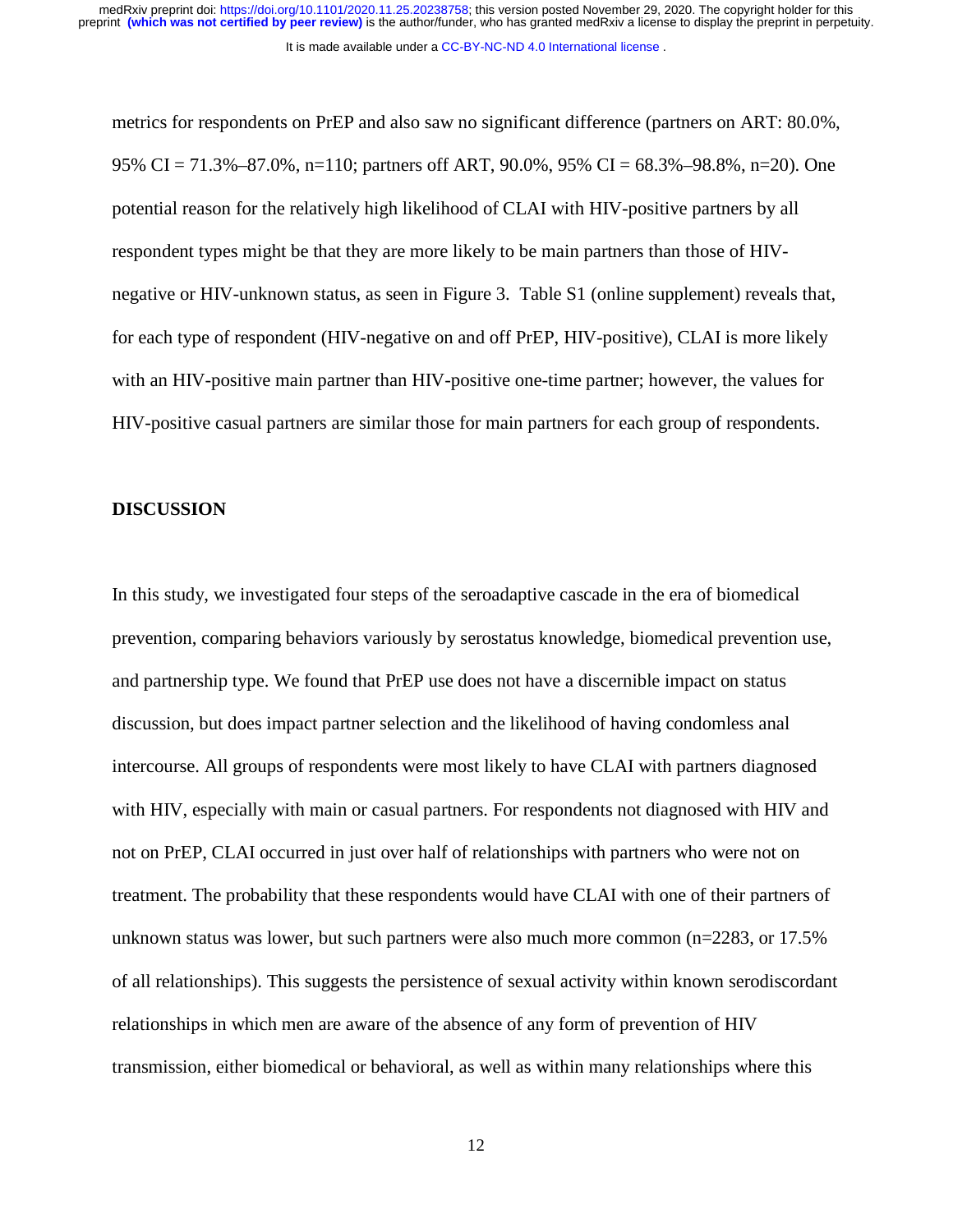It is made available under a [CC-BY-NC-ND 4.0 International license](http://creativecommons.org/licenses/by-nc-nd/4.0/) .

absence is a reasonable possibility. Both types represent key areas where identification and intervention continue to be needed, and could have substantial impact.

Our primary finding is broadly consistent with two recent studies that also disaggregated disclosure and partner status by respondent PrEP use. In an analysis that combined national and New York City samples, Grov et al. [34] found that HIV-negative men on PrEP had a higher proportion of positive casual partners than those off PrEP did (roughly 17% and 11% of their partners of known status, estimated from numbers in their Table 3.) Wang et al. [35] found similar numbers (17.1% vs 9.3% of all partners with known status, respectively) in a Montrealbased sample. While the pattern of less serosorting by men on PrEP was consistent across all studies, our numbers suggest overall higher serosorting by HIV-negative men than these previous studies did (8.7% and 3.1% known positive partners for men on or off PrEP in this study when averaged across partnership types, or 7.9% and 2.9% when excluding main partnerships for comparability to Grov et al.) Our sample is younger and more White than the US/NYC study, and more geographically diverse and less urban than the Montreal study, all of which may make HIV prevalence in the partner pool of our respondents lower overall. Because the previous studies did not disaggregate by relationship type, we cannot compare our findings to them in this regard. Our observation that men on PrEP have high rates of main partners known to be diagnosed with HIV (15.8%) relative to other partner types undoubtedly reflects at least some reverse causality—i.e. an HIV-negative man with a main partner living with HIV is indicated for PrEP if they have anal sex, and would have high motivation to take it. For one-time partners, the number is smaller (6.1%) and more similar to but still significantly above that of HIV-negative men off PrEP (2.6%). All of these numbers are far below the comparable numbers for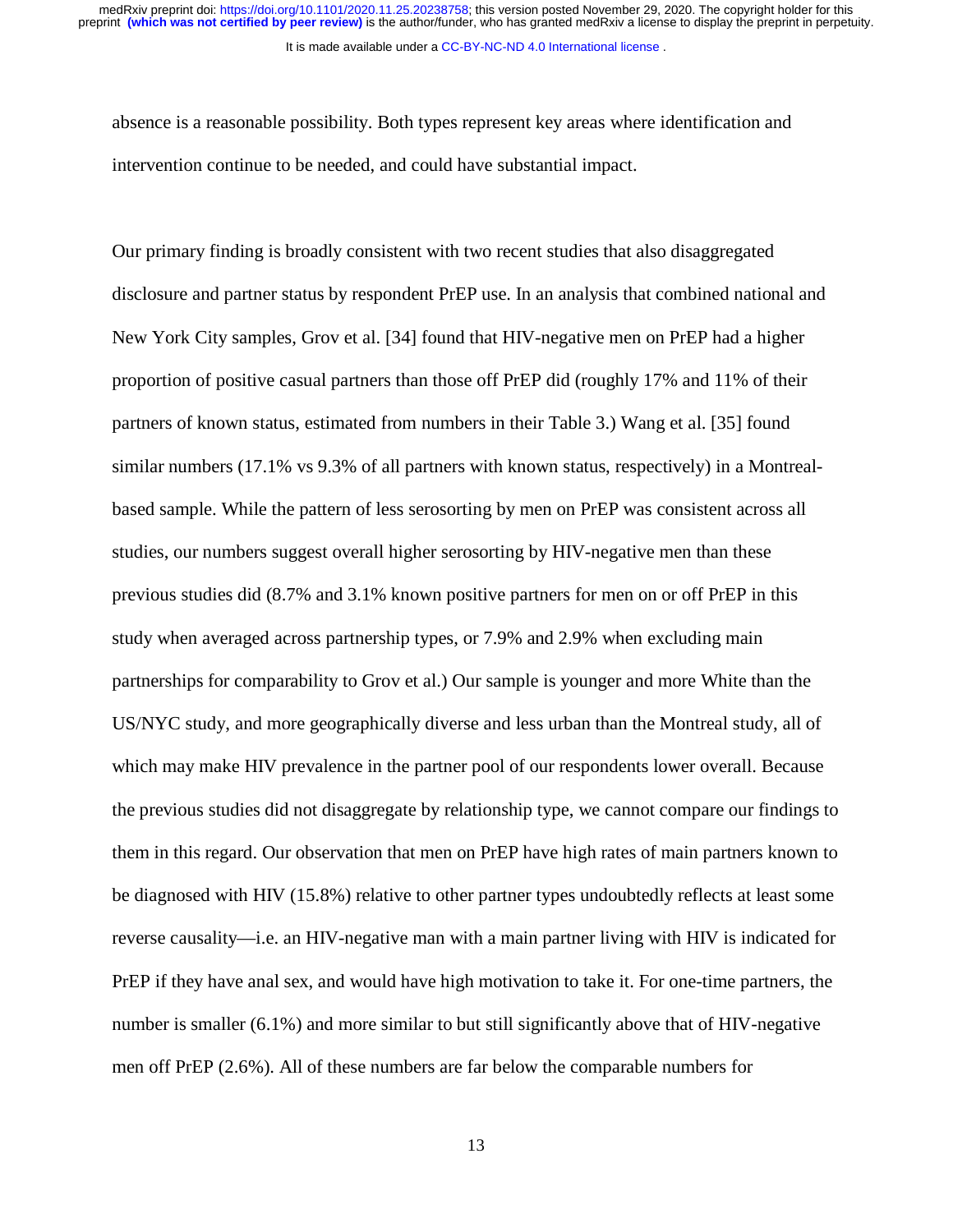It is made available under a [CC-BY-NC-ND 4.0 International license](http://creativecommons.org/licenses/by-nc-nd/4.0/) .

respondents diagnosed with HIV, or indeed the proportion of MSM diagnosed with HIV in the US population [52]. Whether they reflect explicit serosorting by men on PrEP or partner selection on other attributes that correlate with status, the pattern does present evidence for a sexual network that remains fairly segregated between men who are or are not diagnosed with HIV, even as biomedical prevention has been touted as an option to allow individual MSM to more comfortably "bridge the serodivide" [53].

In contrast to our findings, these same two studies found that men with recent PrEP use were significantly *more* likely to know their partner's status than HIV-negative men without recent PrEP use (83% versus 74% for Grov et al.; 69.4% versus 50.5% for Wang et al.) Our comparable numbers, averaging across partner types included by each study, were 71.1% and 66.0% (for Grov et al.) and 74.0% and 70.4% (for Wang et al.) These trended in the same direction but were closer and not significantly different from each other. Regardless, all three studies agree that men on PrEP are not generally considering the protection it affords as a reason to engage in *less* serodiscussion. While we confirmed the expected trend by relational type, we also found that men on PreP were more likely than not (60.3)% to report knowing even their one-time partners' HIV status. While one might imagine that knowledge of a main partner's serostatus would reflect overall intimacy and not solely concern for HIV transmission risk, this should be less true for casual and most especially one-time partners. The high rates of reported status knowledge by men on PrEP here may reflect multiple phenomena: (1) a continued desire by men on PrEP to assess their HIV risk, perhaps because of concern about their own adherence or other PrEP failures; (2) disclosure in the form of dating app profiles, which would occur automatically and without need for explicit discussion [54]; and (3) the mutuality of HIV status disclosure, such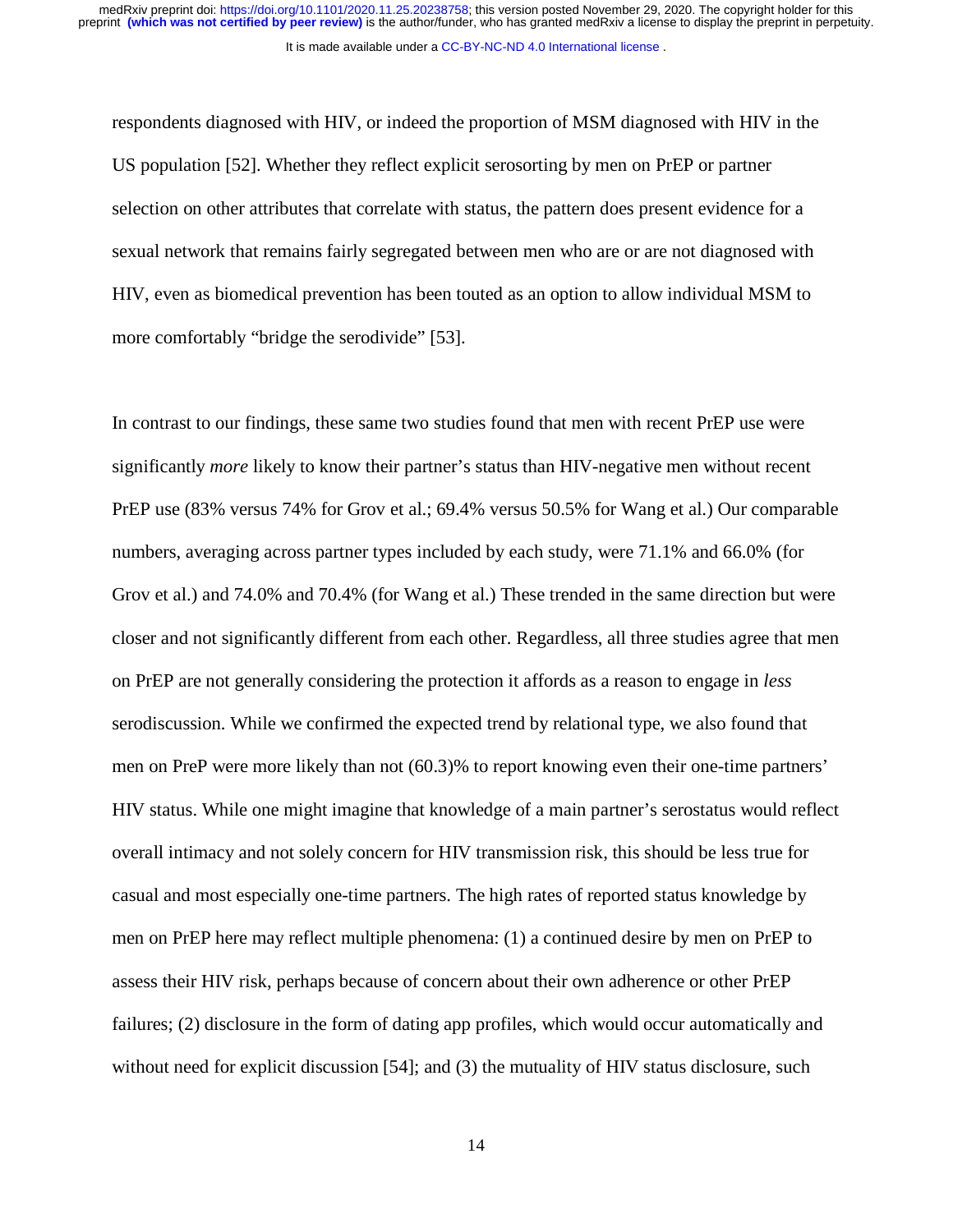It is made available under a [CC-BY-NC-ND 4.0 International license](http://creativecommons.org/licenses/by-nc-nd/4.0/) .

that men on PrEP are sharing and receiving HIV and biomedical status information for their partner's benefit [55]. The first of these includes cases where men on PrEP are not only seeking partners who are HIV-negative, but who themselves are on PrEP, to provide yet another layer of protection ("PrEP-sorting"); while we did not investigate this pattern here, both Grov et al. and Wang et al. found evidence for this phenomenon. Evidence for the second and third possibilities may come from our observation that men who report not knowing their own status still reported knowing their one-time partners' status more than half the time. It also highlights the possibility that some men report their status as negative to potential partners as long as they have never had an HIV-positive test result—even if they have never tested or tested very long ago [56].

We found that the first precursor for seroadaptation—having an HIV test—remains common, as one might expect given that accessing new biomedical prevention modalities still requires HIV screening, and the continued emphasis on testing by public health campaigns targeted at MSM. For MSM aged 25–49 who have not been diagnosed with HIV, roughly 5 out of 6 have tested in the last 2 years. However, those below age 25 show considerable room for improvements in testing, with only 58.4% aged 15–24 testing in the last 2 years, or 63.8% of those 18–24. This latter number is well below the 78.8% of MSM aged 18–24 who had tested in the last 12 months in the most recent NHBS results [52], despite the latter testing time window being shorter. This may reflect differences in web-based versus venue sampling, and requires further investigation.

We found that men on PrEP were just as likely to have CLAI with their partners diagnosed with HIV (83.2%) as were respondents who themselves were diagnosed with HIV (83.6%). Since men on PrEP appeared to exhibit some level of seroadaptivity in terms of partner selection, we might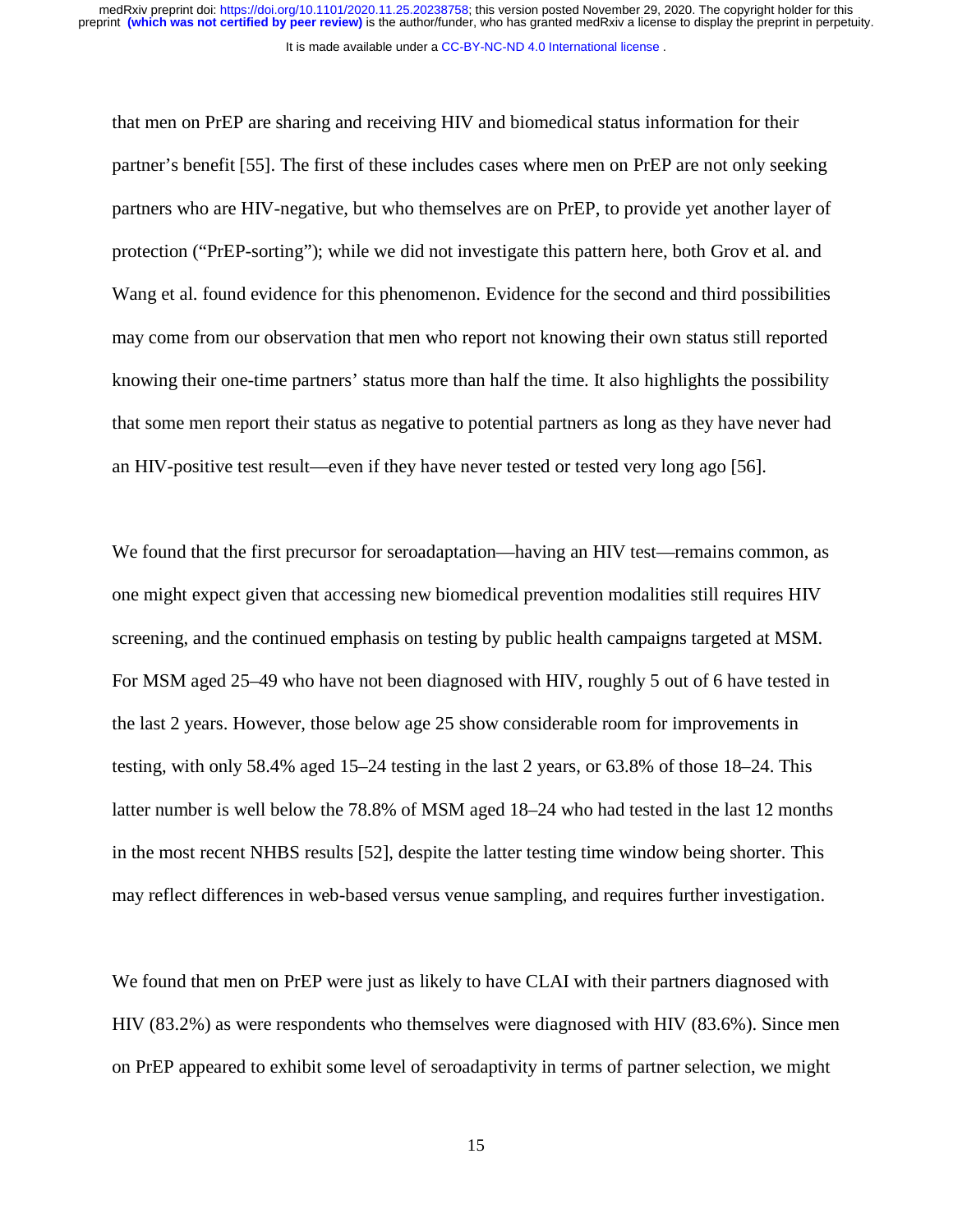It is made available under a [CC-BY-NC-ND 4.0 International license](http://creativecommons.org/licenses/by-nc-nd/4.0/) .

then also anticipate that they would do so in terms of act selection and condom use; the high probability here and its similarity to the rate for respondents diagnosed with HIV suggests this does not appear to be the case.

Respondents of all serostatus and biomedical prevention status reported that CLAI was most likely with their partners who had diagnosed HIV. This finding for HIV-negative respondents implies that something other than simple seroadaptive behaviors is occurring. One likely explanation is selectivity—where those with the strongest propensity for CLAI acquire HIV at disproportionate rates and continue that propensity with their partners, including HIV-negative ones. Nevertheless, it is notable that this apparent effect is strong enough to reverse any tendency for selective use of condoms by HIV-negative men not on PrEP with their partners diagnosed with HIV.

*Limitations.* Our study relies on a convenience sample, as do all national surveys of MSM to some extent. Non-Hispanic White men were slightly over-represented, relative to the adult US male population, as were younger men. Nevertheless, a previous analysis of this data set found that, after accounting for unknown responses, HIV prevalence in the sample was in line with national estimates [47], and our median age matched that in the previous similar studies to which we compared our results [34,35]. It remains challenging to know how different respondents may interpret questions such as knowledge of partners' status—e.g., where some may assume a onetime partner's HIV-negative disclosure as truth while others report it as unknown. Again, however, it is presumably respondents' own perception of partner's status that most directly influences potential seroadaptive behavior. Answers to our questions were not necessarily the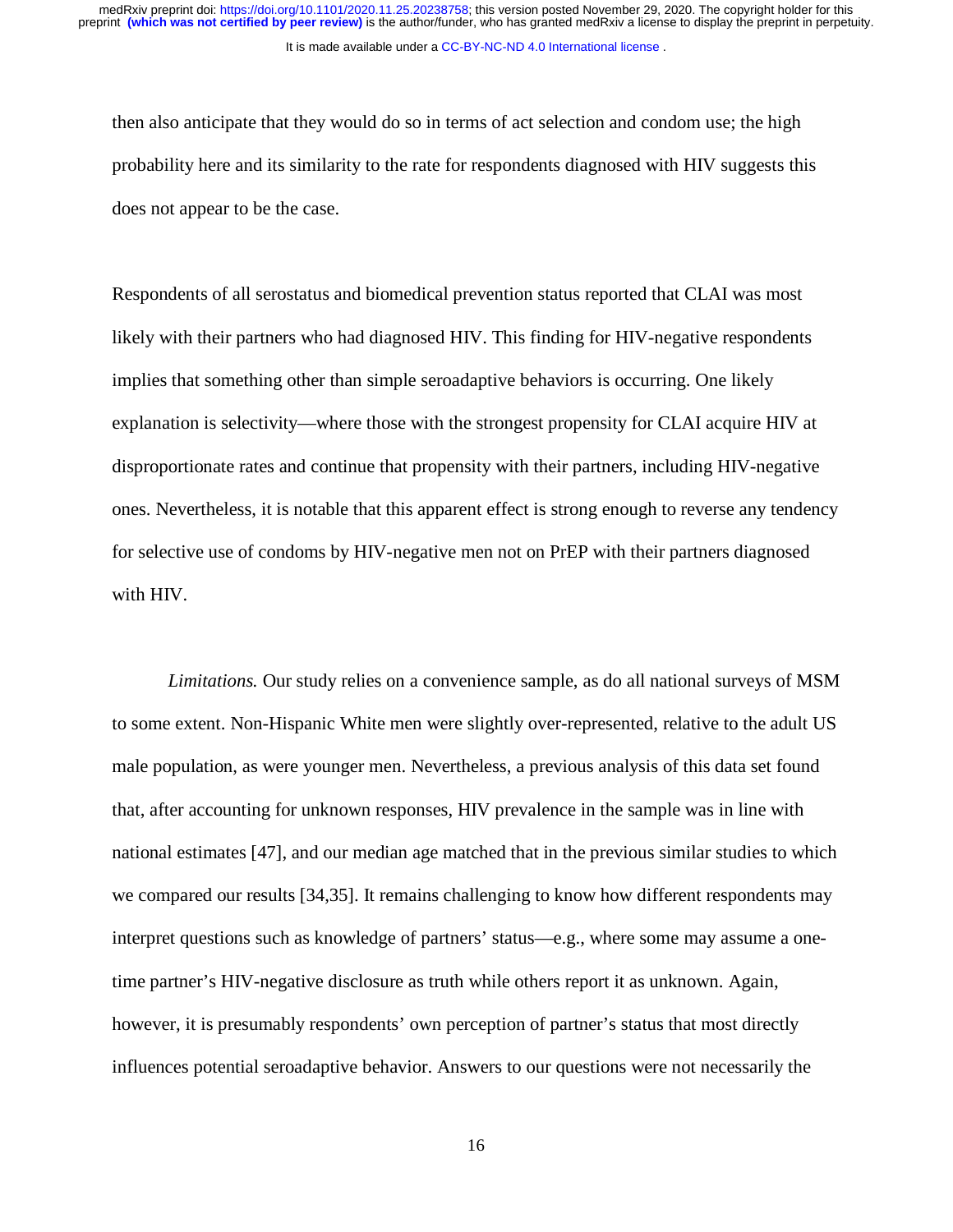It is made available under a [CC-BY-NC-ND 4.0 International license](http://creativecommons.org/licenses/by-nc-nd/4.0/) . preprint **(which was not certified by peer review)** is the author/funder, who has granted medRxiv a license to display the preprint in perpetuity. medRxiv preprint doi: [https://doi.org/10.1101/2020.11.25.20238758;](https://doi.org/10.1101/2020.11.25.20238758) this version posted November 29, 2020. The copyright holder for this

same way respondents would describe their status to a partner, especially for those whose last negative test was long ago. As with most serosorting studies, we do not have information on partnerships that did *not* occur specifically because of serodiscordance. Our inclusion of multiple hypothesis tests increases the overall Type 1 error rate and may yield false positives; we note, however, that all significant differences had *p*-values orders of magnitude below our significance level, and would thus hold up under a multiple comparison correction.

*Conclusions.* This study provides substantial new information on the recent magnitude of testing, disclosure, serosorting, sexual act selection, and use of condoms among US MSM. Our future work will incorporate this information into mechanistic transmission models, along with measures of imperfect adherence to PrEP and ART, to obtain estimates of the attributable fraction of transmissions among MSM occurring in different contexts, i.e. by relationship type and by the biomedical prevention methods used by the men in these relationships. Such work would be relevant for HIV as well as for other major reportable STIs (e.g., syphilis), which circulate on the same sexual network as HIV. With more than 25,000 new HIV diagnoses among US MSM each year still, such models are critical to identify the conditions where prevention efforts—biomedical and behavioral—remain insufficient, as we work towards the goal of ending the HIV epidemic.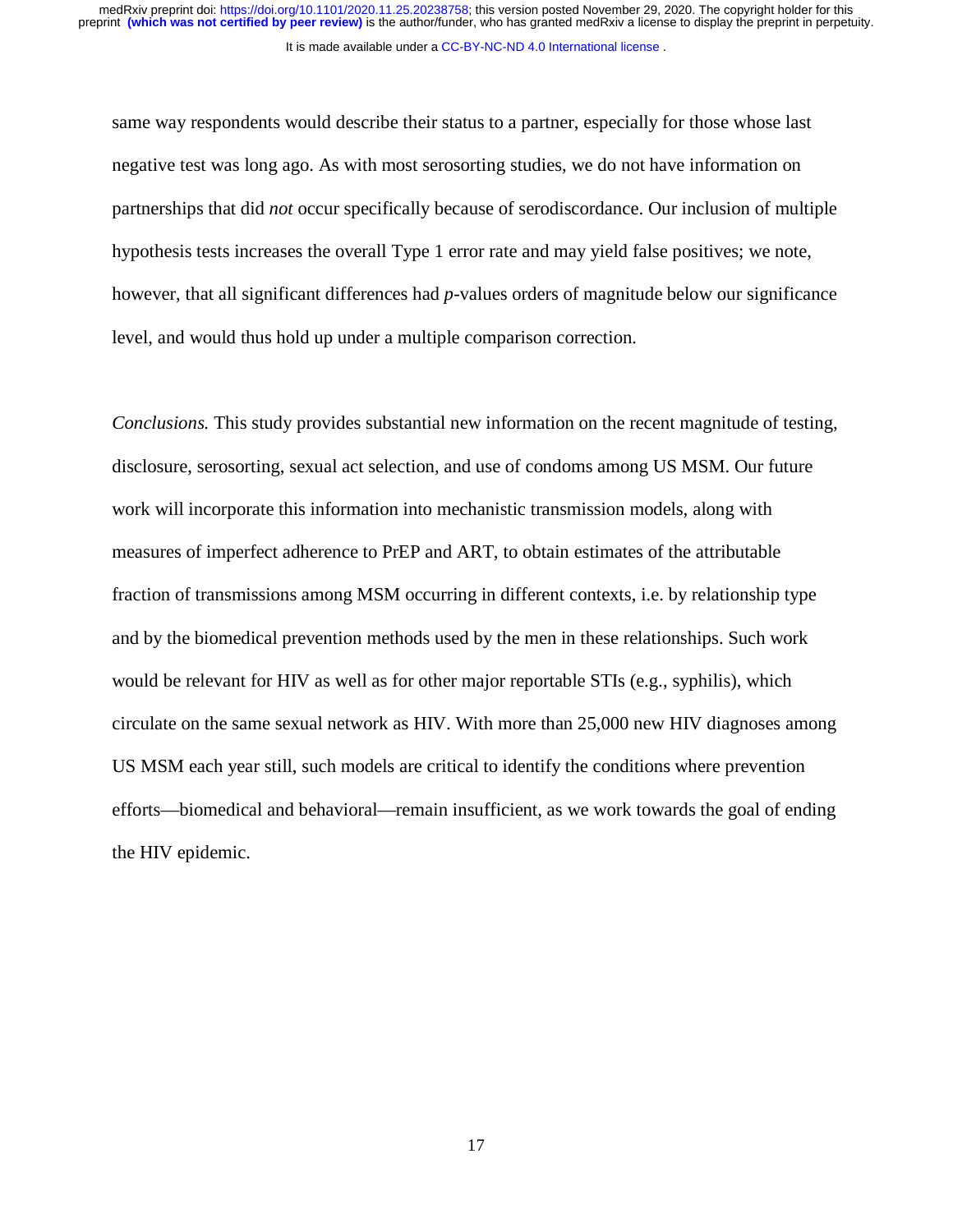It is made available under a [CC-BY-NC-ND 4.0 International license](http://creativecommons.org/licenses/by-nc-nd/4.0/) .

#### **FUNDING**

This work was supported by National Institutes of Health grants R21 MH112449 and R01 AI138783. Partial support for this research came from a Eunice Kennedy Shriver National Institute of Child Health and Human Development research infrastructure grant, P2C HD042828, to the Center for Studies in Demography and Ecology at the University of Washington.

#### **ACKNOWLEDGMENTS**

The authors would like to thank the study participants, the full AMIS and ARTnet research teams, and the Network Modeling Group at the University of Washington.

## **COMPLIANCE WITH ETHICAL STANDARDS**

### **Disclosure of potential conflicts of interest**

The authors have no conflicts of interest to declare that are relevant to the content of this article.

#### **Research involving Human Participants**

This study was approved by the Emory University Institutional Review Board. It was performed in accordance with the ethical standards laid down in the 1964 Declaration of Helsinki and its later amendments.

#### **Informed consent**

Informed consent was obtained from all individual participants included in the study.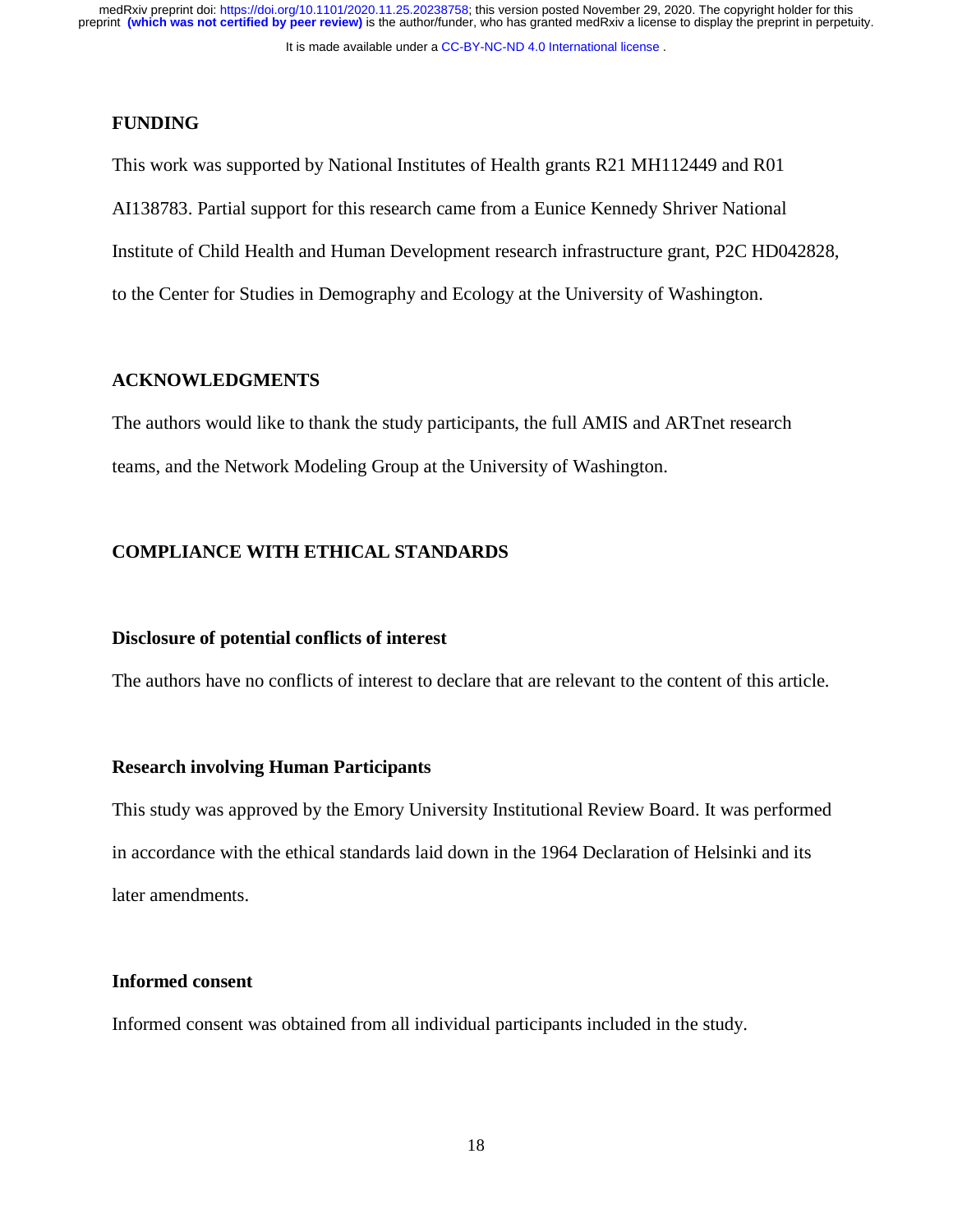It is made available under a [CC-BY-NC-ND 4.0 International license](http://creativecommons.org/licenses/by-nc-nd/4.0/) .

|                                          | Individual-level  | Relationship-level  |
|------------------------------------------|-------------------|---------------------|
|                                          | $(n = 4, 512)$    | $(n = 13,800)$      |
| Respondent median age [IQR]              | 34 [24-49]        | 33 [24-49]          |
| Race/ethnicity of respondent             |                   |                     |
| Black (non-Hispanic)                     | 232/4512 (5.1%)   | 615/13800 (4.5%)    |
| Hispanic                                 | 626/4512 (13.9%)  | 2005/13800 (14.5%)  |
| White (non-Hispanic)                     | 3250/4512 (72.0%) | 9988/13800 (72.4%)  |
| Others                                   | 404/4512 ( 9.0%)  | 1192/13800 (8.6%)   |
| Self-reported HIV status of respondent   |                   |                     |
| HIV-negative                             | 3334/4512 (73.9%) | 10680/13800 (77.4%) |
| HIV-positive                             | 428/4512 ( 9.5%)  | 1300/13800 (9.4%)   |
| Don't know                               | 750/4512 (16.6%)  | 1820/13800 (13.2%)  |
| Relationship type                        |                   |                     |
| Main                                     |                   | 2076/13800 (15.0%)  |
| Casual                                   |                   | 4751/13800 (34.4%)  |
| One-time                                 |                   | 6973/13800 (50.5%)  |
| Ever taken PrEP (HIV-neg. respondents)   |                   |                     |
| Yes                                      |                   |                     |
| N <sub>o</sub>                           | 817/3334 (24.5%)  |                     |
|                                          | 2517/3334 (75.5%) |                     |
| On PrEP during this relationship (HIV-   |                   |                     |
| neg. respondents)                        |                   |                     |
| Entire time                              |                   | 2239/10680 (21.0%)  |
| Some of the time                         |                   | 448/10680 (4.2%)    |
| None of the time                         |                   | 7937/10680 (74.3%)  |
| Not sure/no answer                       |                   | 56/10680 (0.5%)     |
| On antiretroviral medication during this |                   |                     |
| relationship (HIV-pos. respondents)      |                   |                     |
| Entire time                              |                   | 1126/1300 (86.6%)   |
| Some of the time                         |                   | 48/1300 (3.7%)      |
| None of the time                         |                   | 69/1300 (5.3%)      |
| Not sure/no answer                       |                   | 57/1300 (4.4%)      |

TABLE 1: Descriptive statistics for respondents and relationships

IQR = interquartile range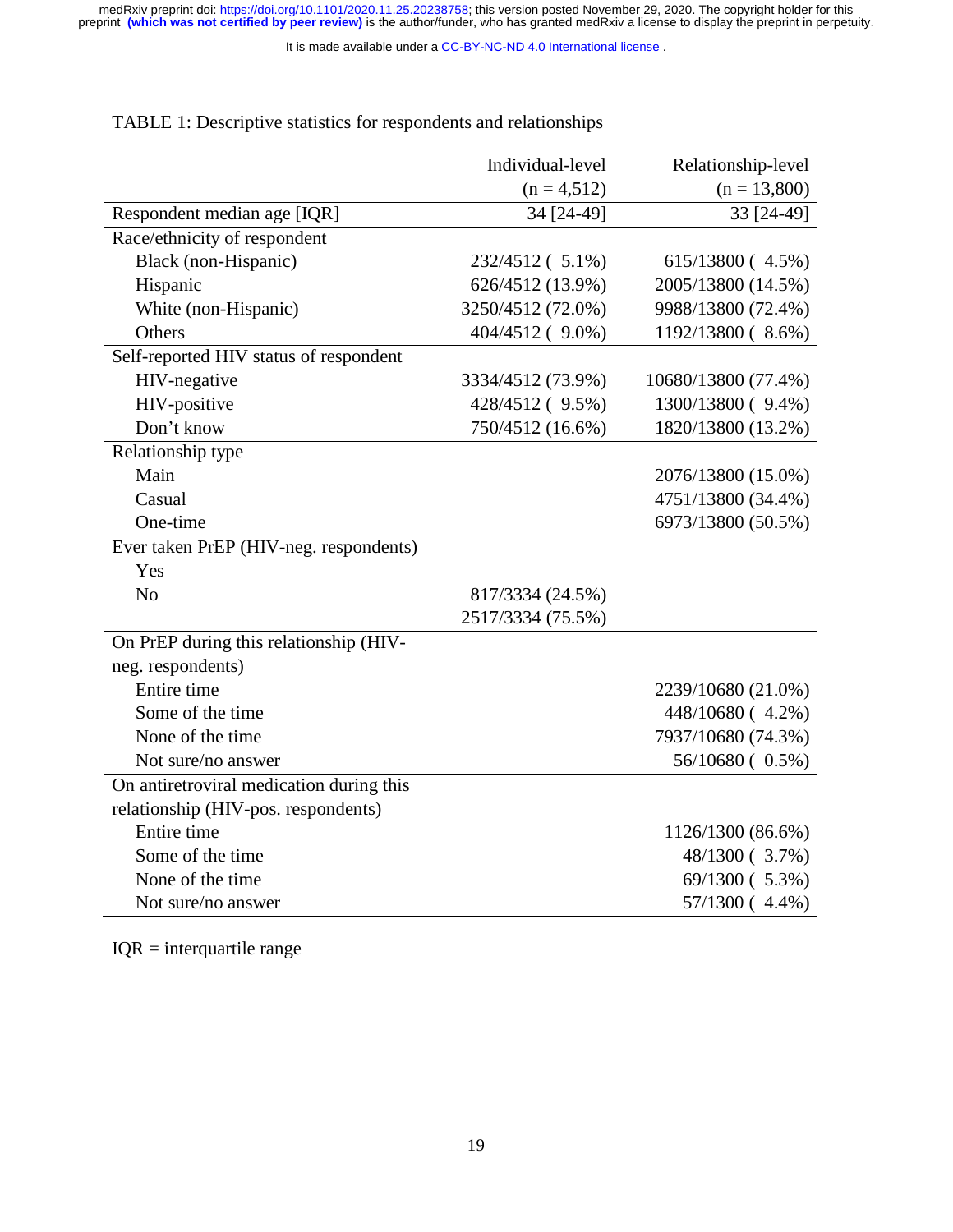It is made available under a [CC-BY-NC-ND 4.0 International license](http://creativecommons.org/licenses/by-nc-nd/4.0/) .

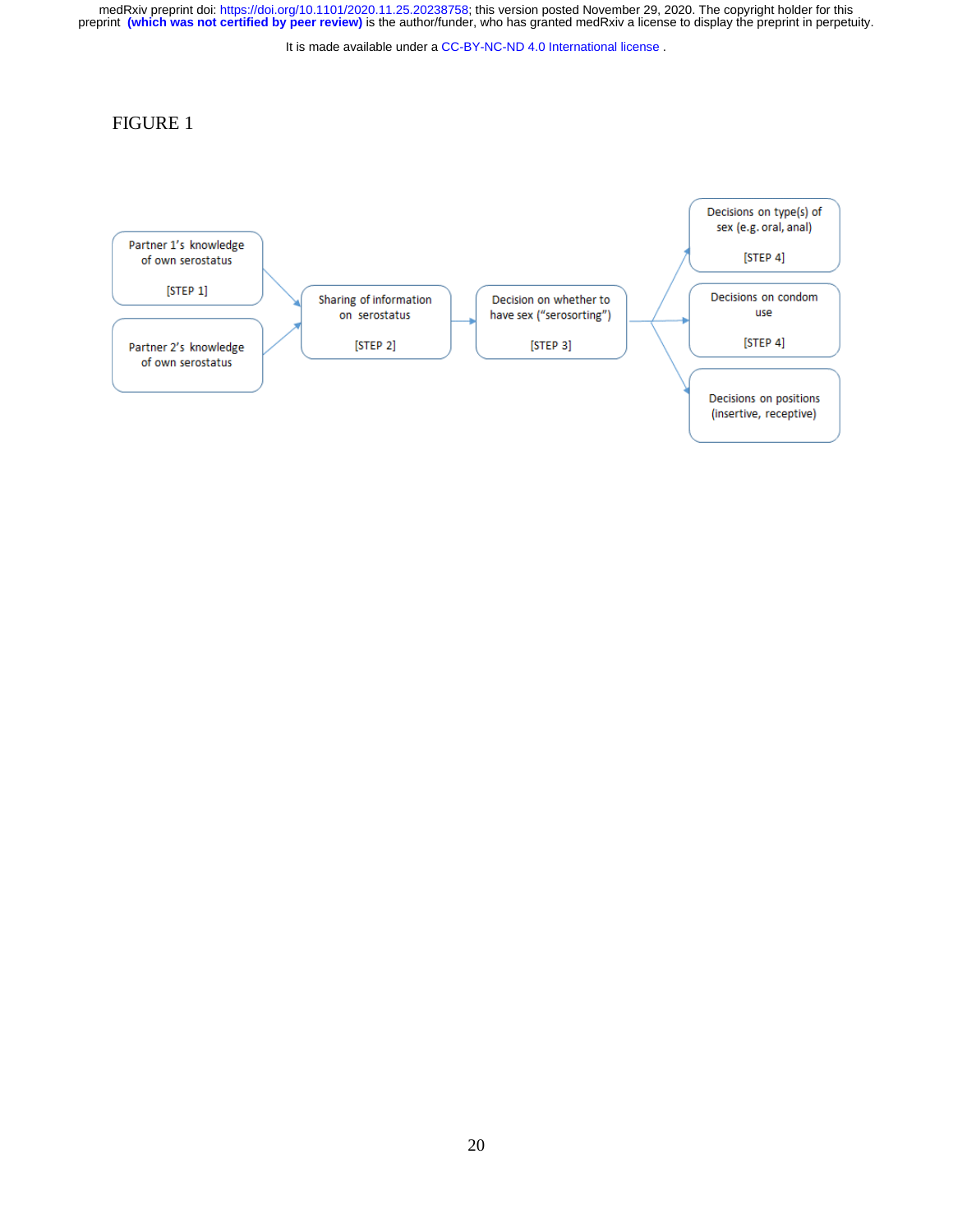It is made available under a [CC-BY-NC-ND 4.0 International license](http://creativecommons.org/licenses/by-nc-nd/4.0/) .



Age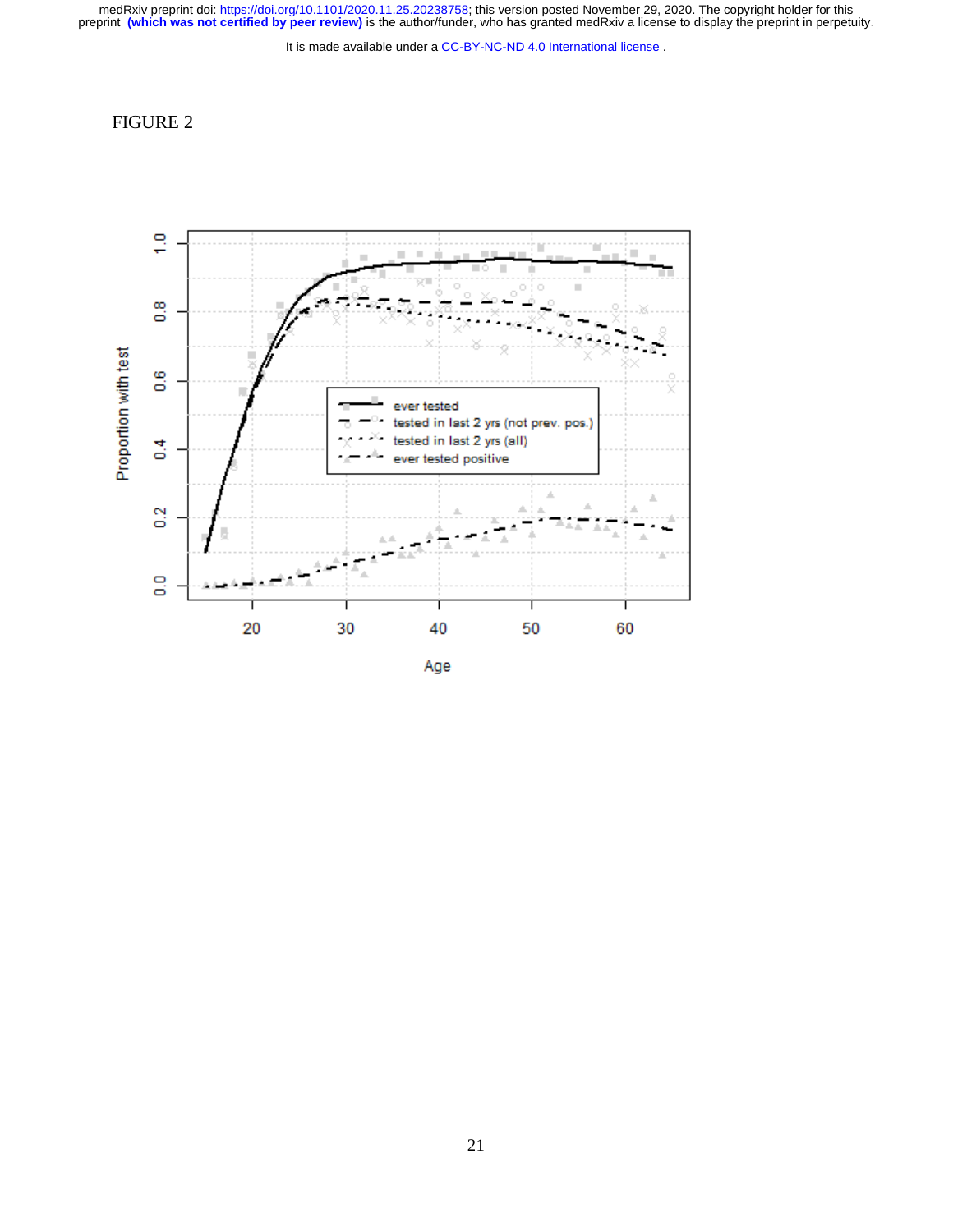It is made available under a [CC-BY-NC-ND 4.0 International license](http://creativecommons.org/licenses/by-nc-nd/4.0/) .

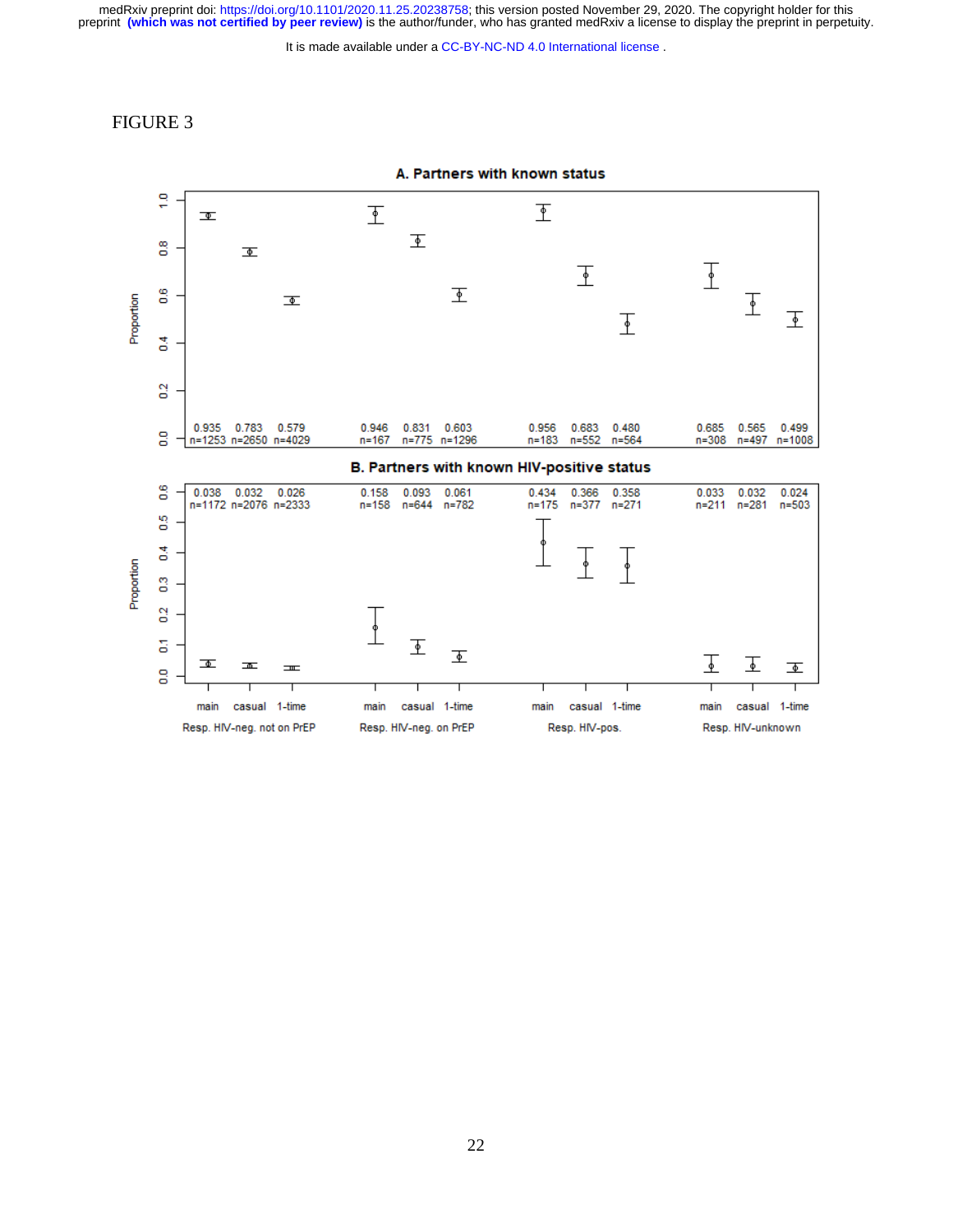It is made available under a [CC-BY-NC-ND 4.0 International license](http://creativecommons.org/licenses/by-nc-nd/4.0/) .

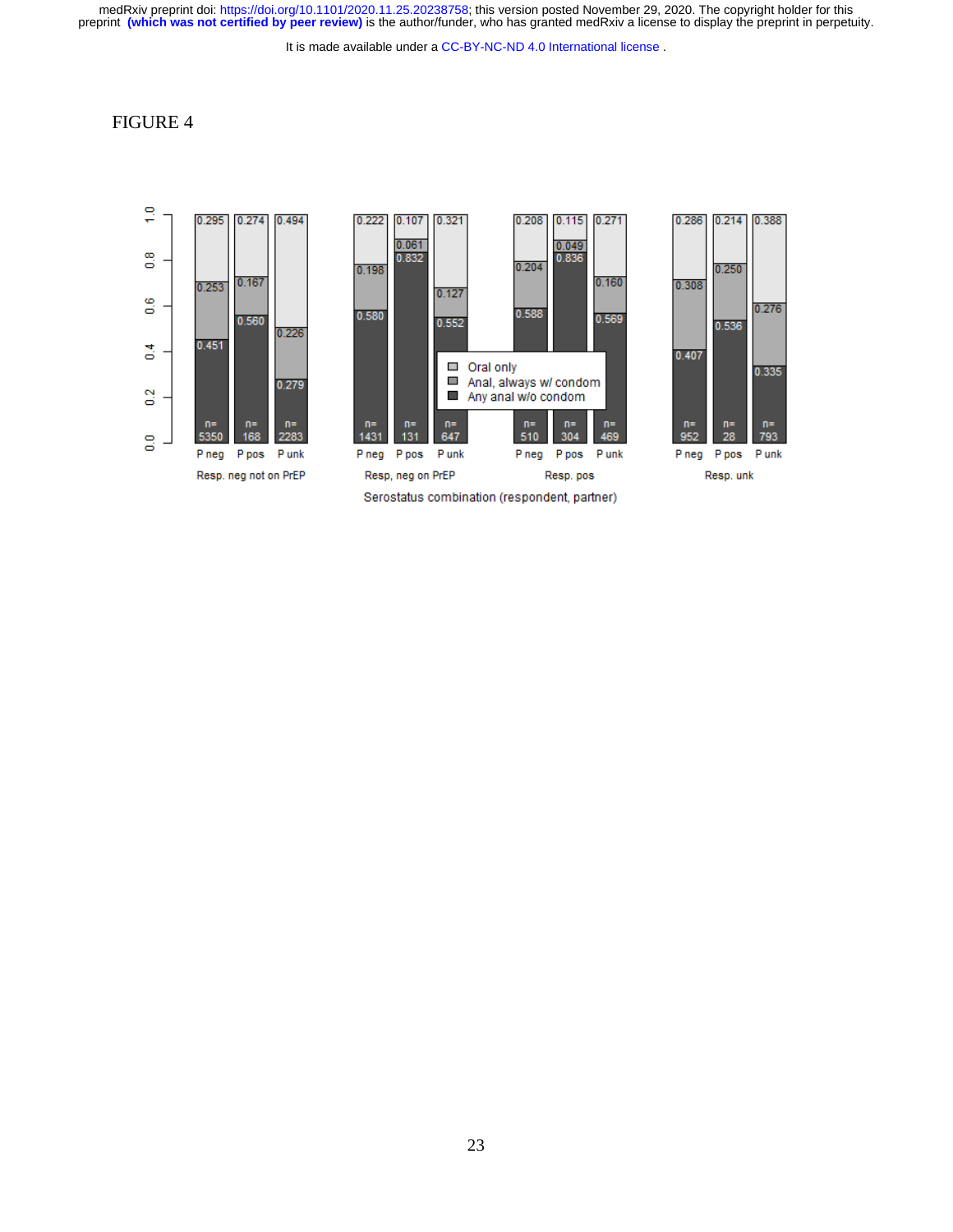It is made available under a [CC-BY-NC-ND 4.0 International license](http://creativecommons.org/licenses/by-nc-nd/4.0/) .

#### **FIGURE CAPTIONS**

FIGURE 1: A seroadaptive cascade framework. This provides a schematic of the major elements of seroadaptive behaviors, including the precursor of testing. Steps refer to the components of the analysis in the paper, and do not imply that all of these must occur or, if they do occur, will do so in this exact order. For example, men do not need to know their serostatus to share information (i.e. one can share the fact that one has never tested for HIV), and the decision to have sex can occur without any serostatus discussion at all. In practice, components may also be iterative rather than discretely ordered; for example, a man may change his mind and decide not to have sex if he and a prospective partner cannot agree about sexual type or condom use.

FIGURE 2: Measures of respondents' knowledge of their own HIV status, by age. From top to bottom, metrics reflect the proportion at each age who report ever having had an HIV test; the proportion who have had an HIV test in the last 2 years, out of those who have not previously been diagnosed positive; the proportion overall who have had an HIV test in the last 2 years; and the proportion who have ever tested positive for HIV. Dots reflect the mean value for respondents of a given age. Lines represent loess curves with  $\alpha$ =0.5, as implemented with the *loess* command in R v. 4.0.2.

FIGURE 3: Partner status, by respondent HIV status and relationship type: (a) Proportion of partners whose HIV status respondents report knowing; (b) Proportion of partners who respondents report as HIV-positive, among partners of known status. CIs = binomial proportion confidence intervals, selected due to the binary outcome and the small sample sizes in some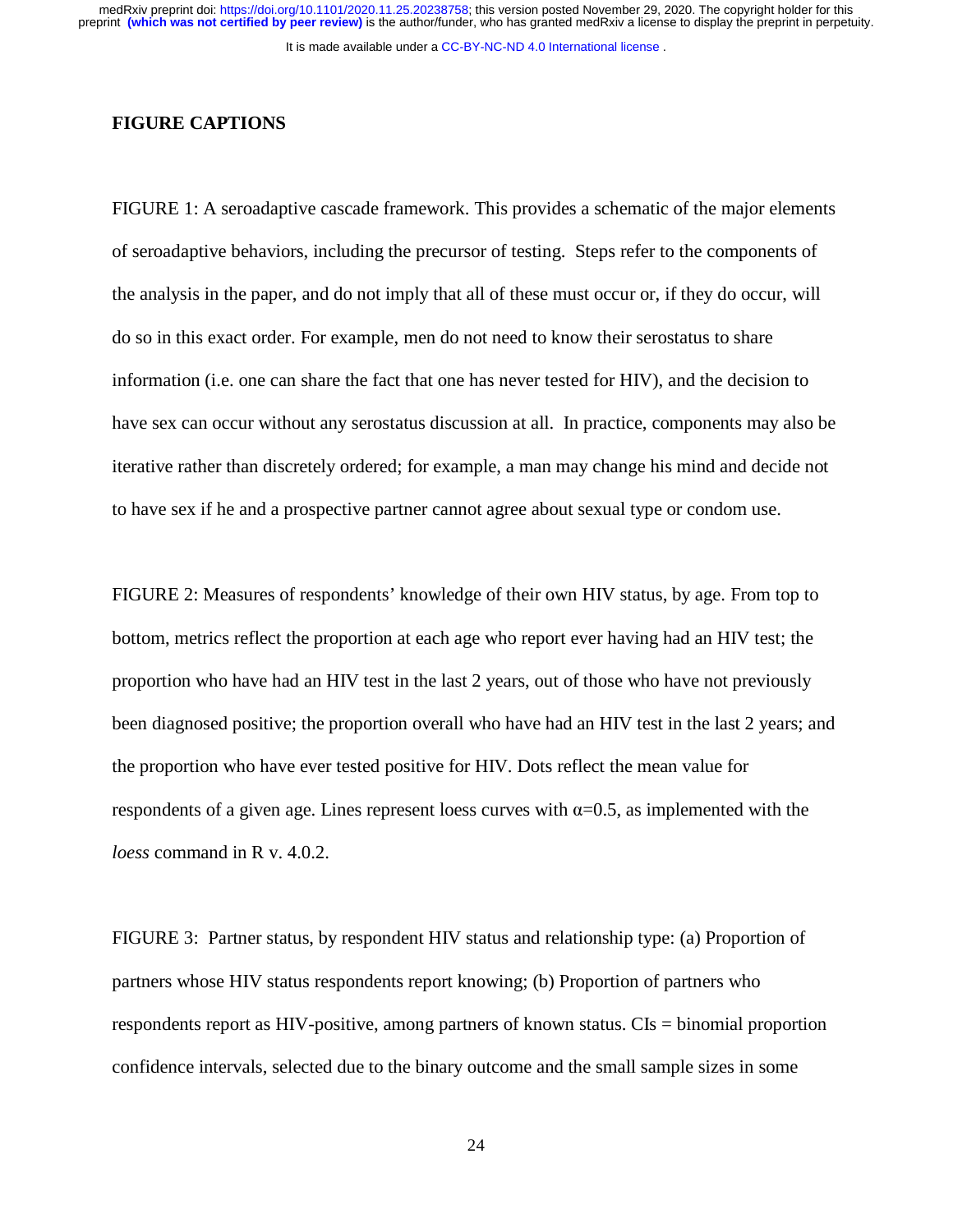It is made available under a CC-BY-NC-ND 4.0 International license.

categories. Relationship types are defined in the text. Note the difference in scale on the *y*-axis to make visible the differences by relational type in Figure 3B.

FIGURE 4: Sexual acts and condom use within relationships, by respondent HIV status and PrEP use and partner HIV status. Relationships are categorized by act with highest transmission probability, i.e. a relationship listed as "anal, always w/ condom" may also contain oral sex acts, while "any anal without condom" may also contain anal sex with condom and/or oral sex. P neg  $=$  partner HIV-negative; P pos  $=$  partner HIV-positive; P unk  $=$  partner HIV status unknown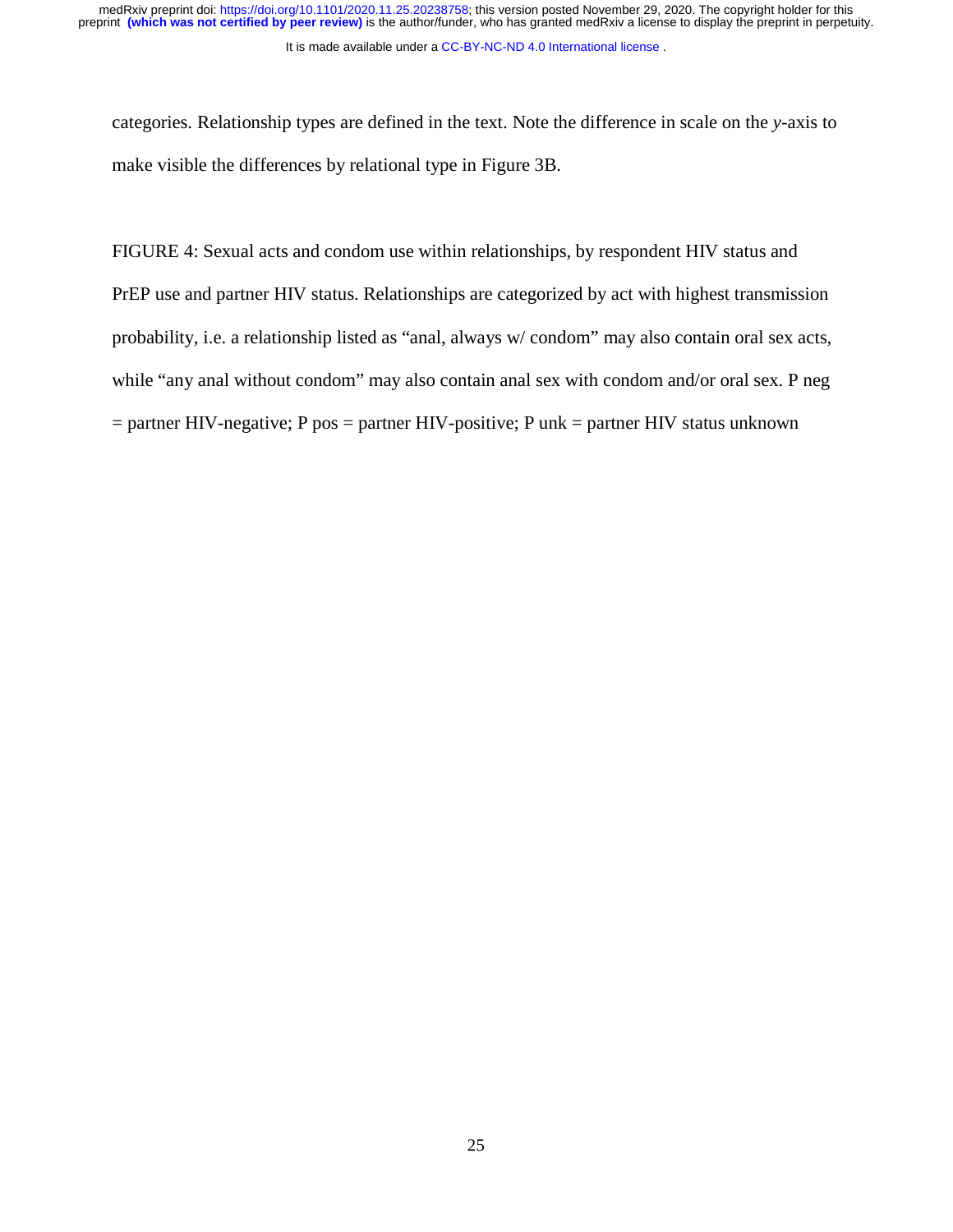It is made available under a [CC-BY-NC-ND 4.0 International license](http://creativecommons.org/licenses/by-nc-nd/4.0/) .

### **LITERATURE CITED**

- 1. Cairns G. New directions in HIV prevention: serosorting and universal testing. *IAPAC monthly.* Feb 2006;12(2):42-45.
- 2. Cassels S, Menza TW, Goodreau SM, Golden MR. HIV serosorting as a harm reduction strategy: evidence from Seattle, Washington. *Aids.* Nov 27 2009;23(18):2497-2506.
- 3. Cassels S, Katz DA. Seroadaptation among men who have sex with men: emerging research themes. *Current HIV/AIDS reports.* Dec 2013;10(4):305-313.
- 4. Chen YH, Snowden JM, McFarland W, Raymond HF. Pre-exposure Prophylaxis (PrEP) Use, Seroadaptation, and Sexual Behavior Among Men Who Have Sex with Men, San Francisco, 2004-2014. *AIDS and behavior.* Dec 2016;20(12):2791-2797.
- 5. Grov C, Rendina HJ, Moody RL, Ventuneac A, Parsons JT. HIV Serosorting, Status Disclosure, and Strategic Positioning Among Highly Sexually Active Gay and Bisexual Men. *AIDS patient care and STDs.* Oct 2015;29(10):559-568.
- 6. Halkitis PN, Moeller RW, Pollock JA. Sexual practices of gay, bisexual, and other nonidentified MSM attending New York City gyms: patterns of serosorting, strategic positioning, and context selection. *Journal of sex research.* Jul-Sep 2008;45(3):253-261.
- 7. Jin F, Prestage GP, Templeton DJ, et al. The impact of HIV seroadaptive behaviors on sexually transmissible infections in HIV-negative homosexual men in Sydney, Australia. *Sexually transmitted diseases.* Mar 2012;39(3):191-194.
- 8. Khosropour CM, Dombrowski JC, Swanson F, et al. Trends in Serosorting and the Association With HIV/STI Risk Over Time Among Men Who Have Sex With Men. *Journal of acquired immune deficiency syndromes.* Jun 1 2016;72(2):189-197.
- 9. Kurtz SP, Buttram ME, Surratt HL, Stall RD. Resilience, syndemic factors, and serosorting behaviors among HIV-positive and HIV-negative substance-using MSM. *AIDS education and prevention : official publication of the International Society for AIDS Education.* Jun 2012;24(3):193-205.
- 10. LeVasseur MT, Goldstein ND, Tabb LP, Olivieri-Mui BL, Welles SL. The Effect of PrEP on HIV Incidence Among Men Who Have Sex With Men in the Context of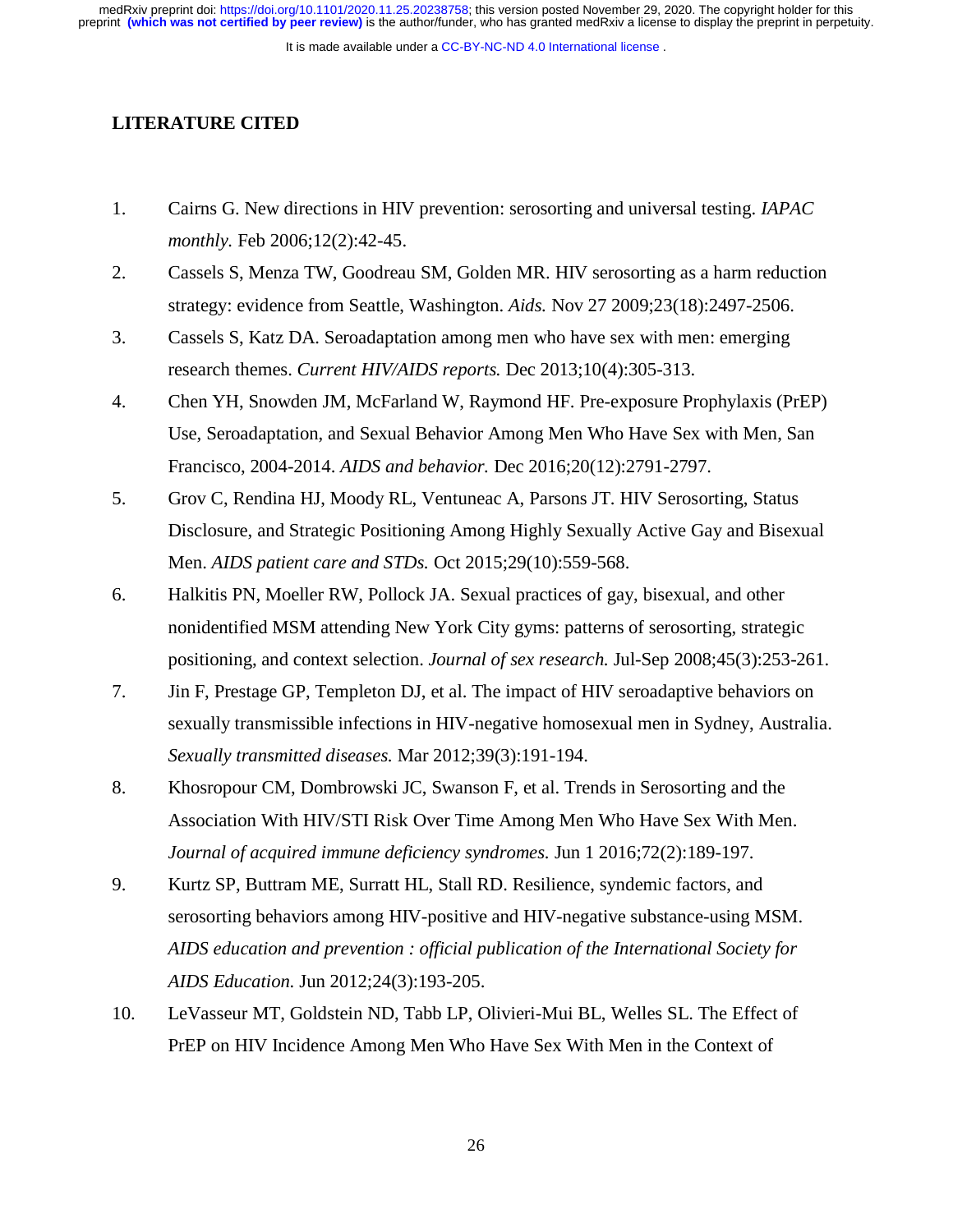Condom Use, Treatment as Prevention, and Seroadaptive Practices. *Journal of acquired immune deficiency syndromes.* Jan 1 2018;77(1):31-40.

- 11. Marks G, Millett GA, Bingham T, Lauby J, Murrill CS, Stueve A. Prevalence and protective value of serosorting and strategic positioning among Black and Latino men who have sex with men. *Sexually transmitted diseases.* May 2010;37(5):325-327.
- 12. McFarland W, Chen YH, Raymond HF, et al. HIV seroadaptation among individuals, within sexual dyads, and by sexual episodes, men who have sex with men, San Francisco, 2008. *AIDS care.* Mar 2011;23(3):261-268.
- 13. Murphy RD, Gorbach PM, Weiss RE, Hucks-Ortiz C, Shoptaw SJ. Seroadaptation in a sample of very poor Los Angeles area men who have sex with men. *AIDS and behavior.*  Jun 2013;17(5):1862-1872.
- 14. Parsons JT, Schrimshaw EW, Wolitski RJ, et al. Sexual harm reduction practices of HIVseropositive gay and bisexual men: serosorting, strategic positioning, and withdrawal before ejaculation. *Aids.* Apr 2005;19 Suppl 1:S13-25.
- 15. Paz-Bailey G, Mendoza MC, Finlayson T, et al. Trends in condom use among MSM in the United States: the role of antiretroviral therapy and seroadaptive strategies. *Aids.* Jul 31 2016;30(12):1985-1990.
- 16. Philip SS, Yu X, Donnell D, Vittinghoff E, Buchbinder S. Serosorting is associated with a decreased risk of HIV seroconversion in the EXPLORE Study Cohort. *PloS one.* Sep 9 2010;5(9).
- 17. Reniers G, Helleringer S. Serosorting and the evaluation of HIV testing and counseling for HIV prevention in generalized epidemics. *AIDS and behavior.* Jan 2011;15(1):1-8.
- 18. Ronn M, White PJ, Hughes G, Ward H. Developing a conceptual framework of seroadaptive behaviors in HIV-diagnosed men who have sex with men. *The Journal of infectious diseases.* Dec 1 2014;210 Suppl 2:S586-593.
- 19. Siegler AJ, Sullivan PS, Khosropour CM, Rosenberg ES. The role of intent in serosorting behaviors among men who have sex with men sexual partnerships. *Journal of acquired immune deficiency syndromes.* Nov 1 2013;64(3):307-314.
- 20. Snowden JM, Raymond HF, McFarland W. Prevalence of seroadaptive behaviours of men who have sex with men, San Francisco, 2004. *Sexually transmitted infections.* Oct 2009;85(6):469-476.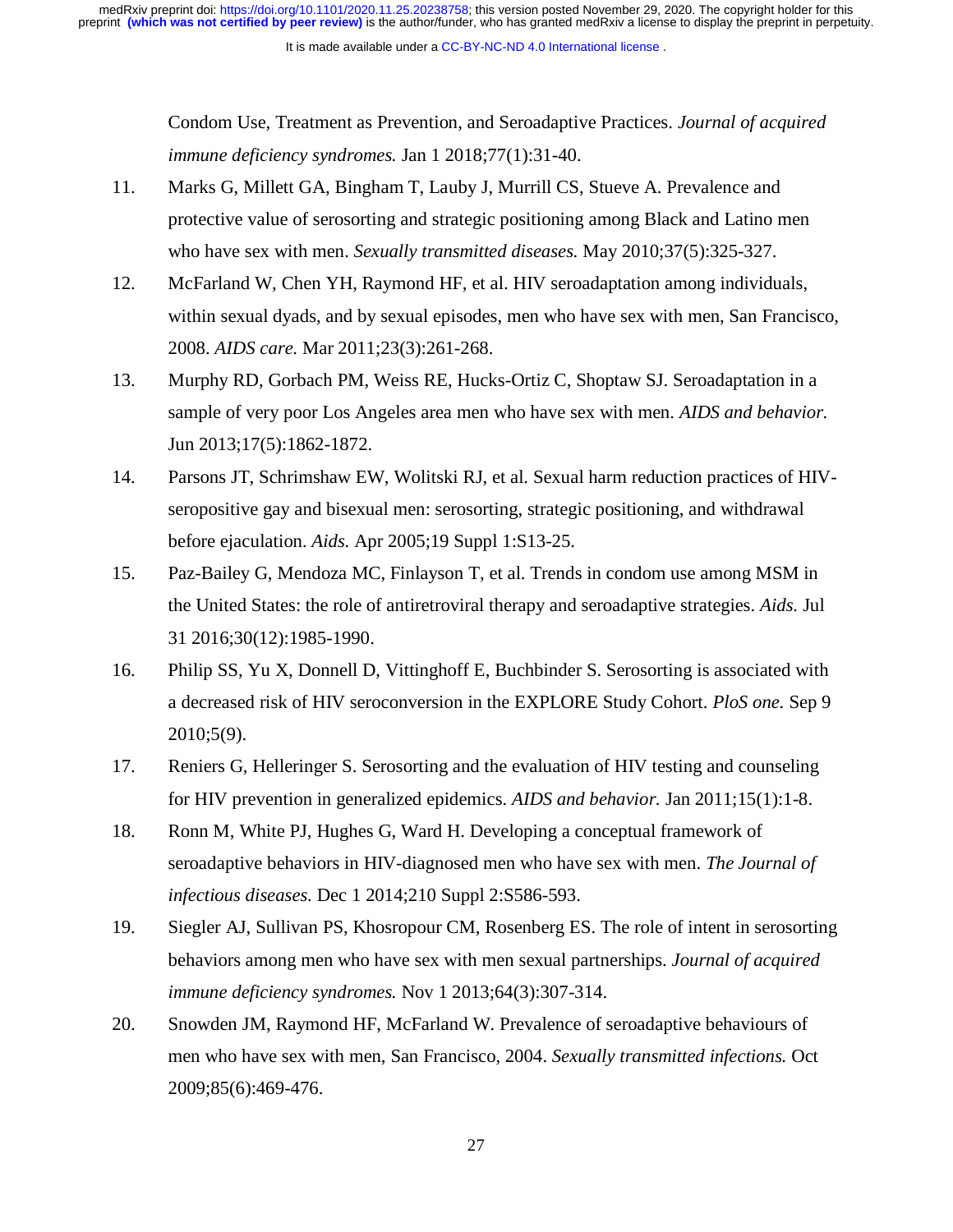- 21. Vallabhaneni S, Li X, Vittinghoff E, Donnell D, Pilcher CD, Buchbinder SP. Seroadaptive practices: association with HIV acquisition among HIV-negative men who have sex with men. *PloS one.* 2012;7(10):e45718.
- 22. Vallabhaneni S, McConnell JJ, Loeb L, et al. Changes in seroadaptive practices from before to after diagnosis of recent HIV infection among men who have sex with men. *PloS one.* 2013;8(2):e55397.
- 23. van den Boom W, Stolte I, Sandfort T, Davidovich U. Serosorting and sexual risk behaviour according to different casual partnership types among MSM: the study of onenight stands and sex buddies. *AIDS care.* 2012;24(2):167-173.
- 24. Wei C, Raymond HF, Guadamuz TE, et al. Racial/Ethnic differences in seroadaptive and serodisclosure behaviors among men who have sex with men. *AIDS and behavior.* Jan 2011;15(1):22-29.
- 25. Wilton L, Koblin B, Nandi V, et al. Correlates of Seroadaptation Strategies Among Black Men Who have Sex with Men (MSM) in 4 US Cities. *AIDS and behavior.* Dec 2015;19(12):2333-2346.
- 26. Eaton LA, Kalichman SC, Cain DN, et al. Serosorting sexual partners and risk for HIV among men who have sex with men. *American journal of preventive medicine.* Dec 2007;33(6):479-485.
- 27. Golden MR, Stekler J, Hughes JP, Wood RW. HIV serosorting in men who have sex with men: is it safe? *Journal of acquired immune deficiency syndromes.* Oct 1 2008;49(2):212- 218.
- 28. Zablotska IB, Imrie J, Prestage G, et al. Gay men's current practice of HIV seroconcordant unprotected anal intercourse: serosorting or seroguessing? *AIDS care.*  Apr 2009;21(4):501-510.
- 29. McFarland W, Chen YH, Nguyen B, et al. Behavior, intention or chance? A longitudinal study of HIV seroadaptive behaviors, abstinence and condom use. *AIDS and behavior.*  Jan 2012;16(1):121-131.
- 30. Sanchez TH, Zlotorzynska M, Sineath RC, Kahle E, Tregear S, Sullivan PS. National Trends in Sexual Behavior, Substance Use and HIV Testing Among United States Men Who have Sex with Men Recruited Online, 2013 Through 2017. *AIDS and behavior.* Aug 2018;22(8):2413-2425.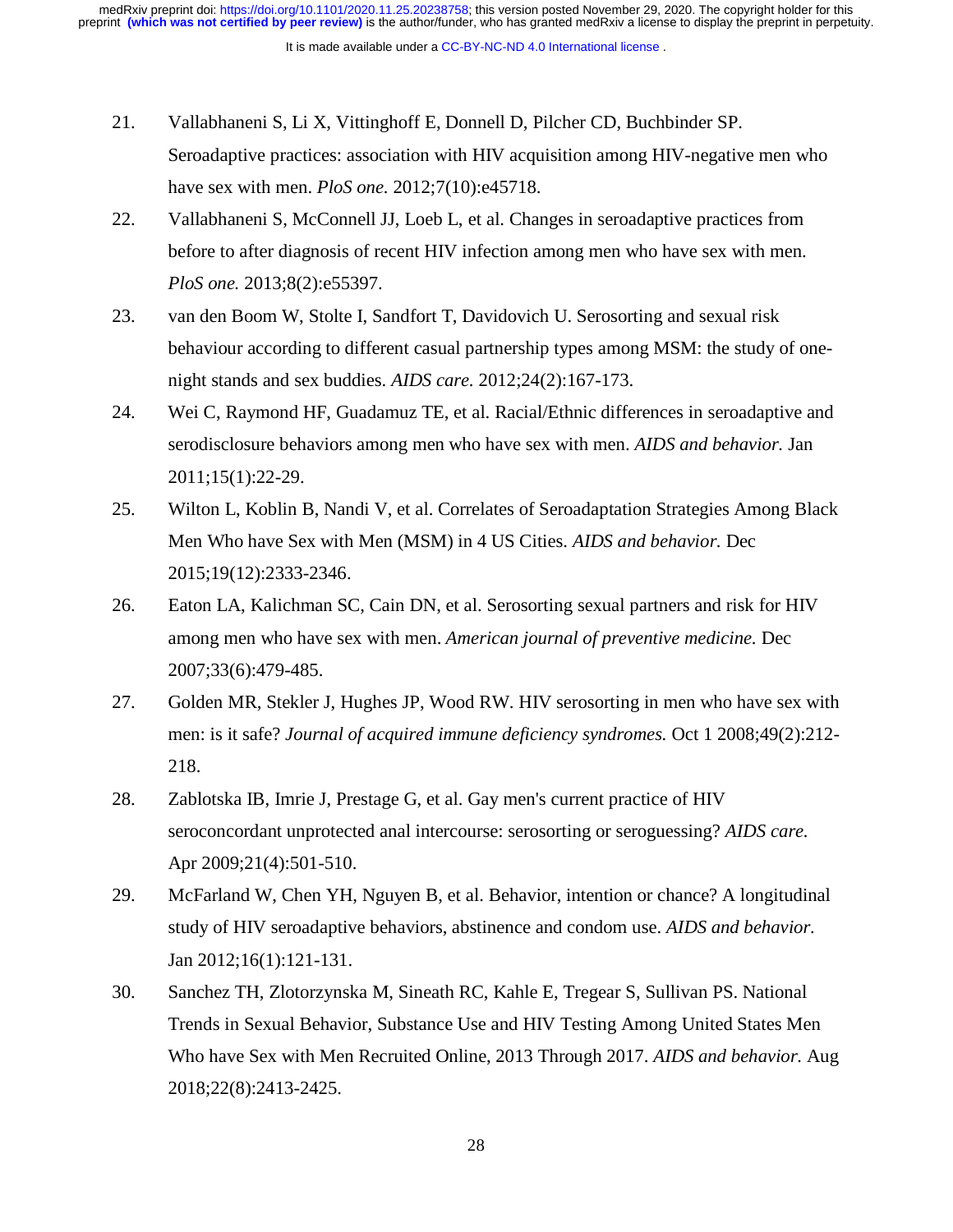It is made available under a [CC-BY-NC-ND 4.0 International license](http://creativecommons.org/licenses/by-nc-nd/4.0/) .

- 31. Kennedy CE, Bernard LJ, Muessig KE, et al. Serosorting and HIV/STI Infection among HIV-Negative MSM and Transgender People: A Systematic Review and Meta-Analysis to Inform WHO Guidelines. *Journal of sexually transmitted diseases.* 2013;2013:583627.
- 32. Purcell DW, Higa D, Mizuno Y, Lyles C. Quantifying the Harms and Benefits from Serosorting Among HIV-Negative Gay and Bisexual Men: A Systematic Review and Meta-analysis. *AIDS and behavior.* Oct 2017;21(10):2835-2843.
- 33. Chen YH, Guigayoma J, McFarland W, Snowden JM, Raymond HF. Increases in Preexposure Prophylaxis Use and Decreases in Condom Use: Behavioral Patterns Among HIV-Negative San Francisco Men Who have Sex with Men, 2004-2017. *AIDS and behavior.* Jul 2019;23(7):1841-1845.
- 34. Grov C, Jonathan Rendina H, Patel VV, Kelvin E, Anastos K, Parsons JT. Prevalence of and Factors Associated with the Use of HIV Serosorting and Other Biomedical Prevention Strategies Among Men Who Have Sex with Men in a US Nationwide Survey. *AIDS and behavior.* Aug 2018;22(8):2743-2755.
- 35. Wang L, Moqueet N, Lambert G, et al. Population-Level Sexual Mixing According to HIV Status and Preexposure Prophylaxis Use Among Men Who Have Sex With Men in Montreal, Canada: Implications for HIV Prevention. *American journal of epidemiology.*  Jan 31 2020;189(1):44-54.
- 36. Liu AY, Cohen SE, Vittinghoff E, et al. Preexposure Prophylaxis for HIV Infection Integrated With Municipal- and Community-Based Sexual Health Services. *JAMA internal medicine.* Jan 2016;176(1):75-84.
- 37. Kelley CF, Kahle E, Siegler A, et al. Applying a PrEP Continuum of Care for Men Who Have Sex With Men in Atlanta, Georgia. *Clinical infectious diseases : an official publication of the Infectious Diseases Society of America.* Nov 15 2015;61(10):1590- 1597.
- 38. Maxwell S, Gafos M, Shahmanesh M. Pre-exposure Prophylaxis Use and Medication Adherence Among Men Who Have Sex With Men: A Systematic Review of the Literature. *The Journal of the Association of Nurses in AIDS Care : JANAC.* Jul-Aug 2019;30(4):e38-e61.
- 39. Mustanski B, Ryan DT, Remble TA, D'Aquila RT, Newcomb ME, Morgan E. Discordance of Self-report and Laboratory Measures of HIV Viral Load Among Young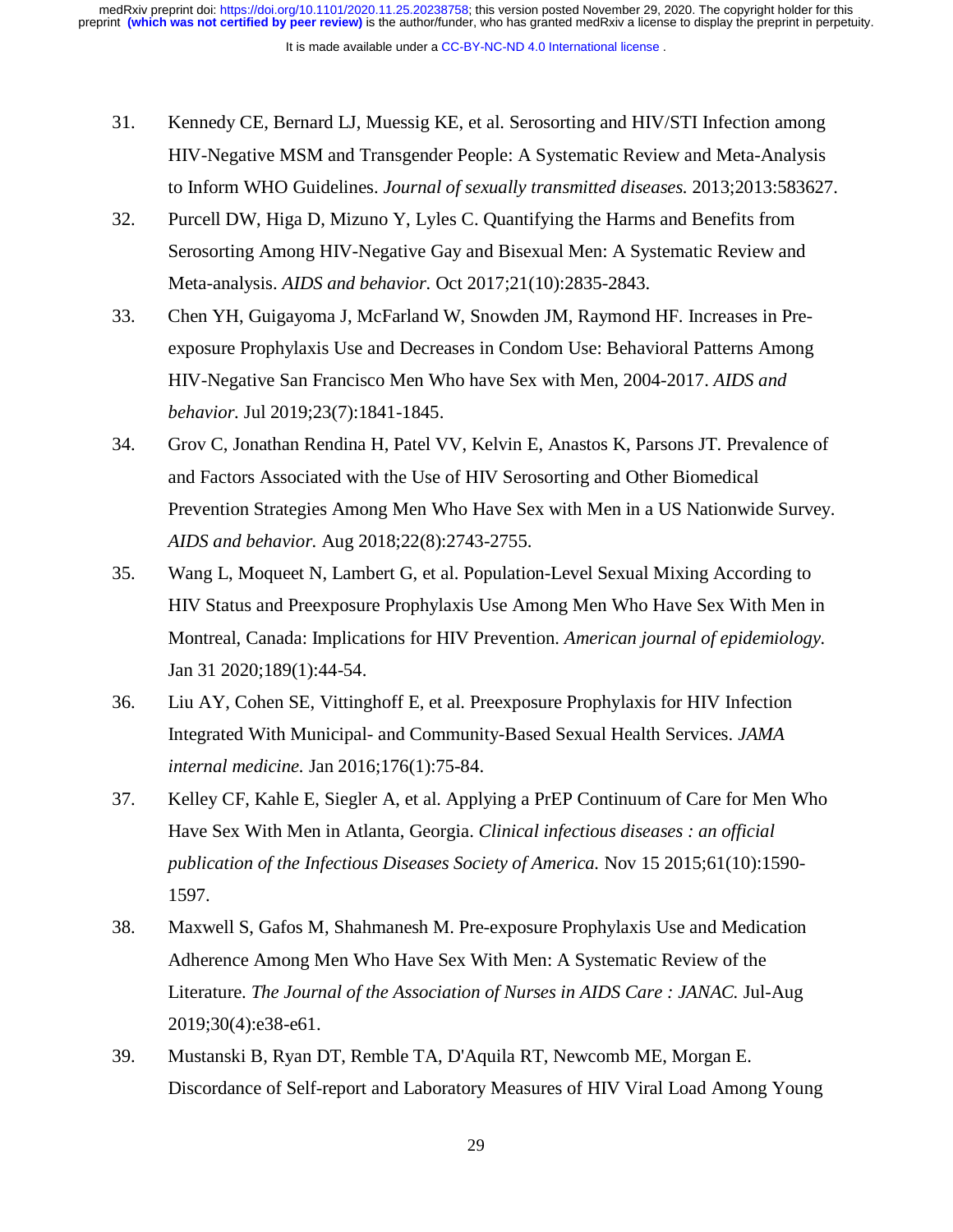Men Who Have Sex with Men and Transgender Women in Chicago: Implications for Epidemiology, Care, and Prevention. *AIDS and behavior.* Jul 2018;22(7):2360-2367.

- 40. Stephenson R, Bratcher A, Mimiaga MJ, et al. Brief Report: Accuracy in Self-Report of Viral Suppression Among HIV-Positive Men With HIV-Negative Male Partners. *Journal of acquired immune deficiency syndromes.* Mar 1 2020;83(3):210-214.
- 41. To KW, Lee SS. A review of reported cases of HIV pre-exposure prophylaxis failure with resultant breakthrough HIV infections. *HIV medicine.* Nov 3 2020.
- 42. Hoff C. Negotiated safety agreements: do they protect and how they protect. *Focus.* Feb 2005;20(2):1-5.
- 43. Hoff CC, Beougher SC. Sexual agreements among gay male couples. *Archives of sexual behavior.* Jun 2010;39(3):774-787.
- 44. Starks TJ, Payton G, Golub SA, Weinberger CL, Parsons JT. Contextualizing condom use: intimacy interference, stigma, and unprotected sex. *Journal of health psychology.*  Jun 2014;19(6):711-720.
- 45. Golub SA, Starks TJ, Payton G, Parsons JT. The critical role of intimacy in the sexual risk behaviors of gay and bisexual men. *AIDS and behavior.* Apr 2012;16(3):626-632.
- 46. Khosropour CM, Dombrowski JC, Hughes JP, Manhart LE, Simoni JM, Golden MR. Operationalizing the Measurement of Seroadaptive Behaviors: A Comparison of Reported Sexual Behaviors and Purposely-Adopted Behaviors Among Men who have Sex with Men (MSM) in Seattle. *AIDS and behavior.* Oct 2017;21(10):2935-2944.
- 47. Weiss KM, Goodreau SM, Morris M, et al. Egocentric sexual networks of men who have sex with men in the United States: Results from the ARTnet study. *Epidemics.* Jan 24 2020;30:100386.
- 48. Sanchez TH, Sineath RC, Kahle EM, Tregear SJ, Sullivan PS. The Annual American Men's Internet Survey of Behaviors of Men Who Have Sex With Men in the United States: Protocol and Key Indicators Report 2013. *JMIR public health and surveillance.*  Jan-Jun 2015;1(1):e3.
- 49. Zlotorzynska M, Cantu C, Rai R, Sullivan P, Sanchez T. The Annual American Men's Internet Survey of Behaviors of Men Who Have Sex With Men in the United States: 2017 Key Indicators Report. *JMIR public health and surveillance.* Apr 13 2020;6(2):e16847.